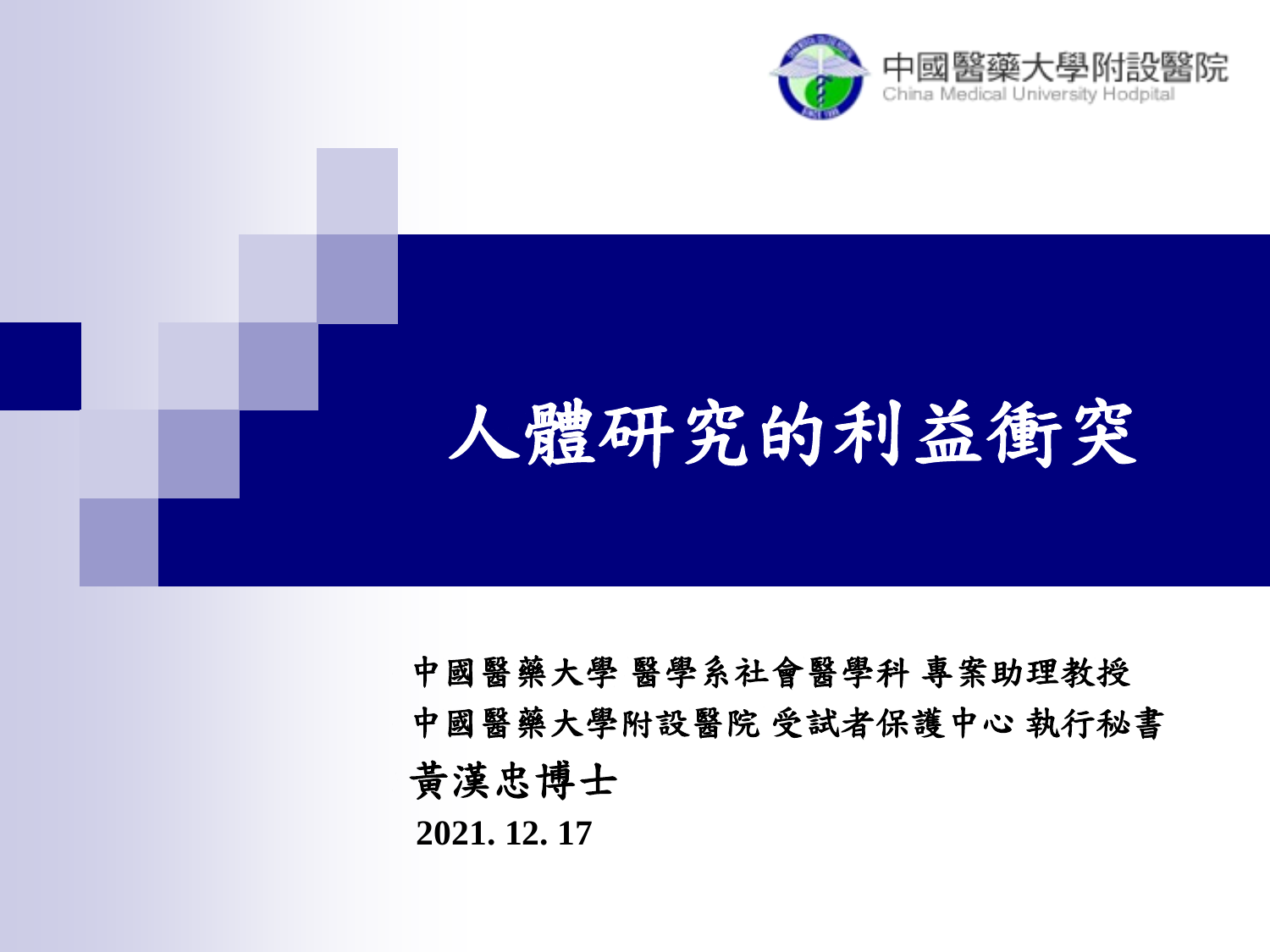

• **Jesse Gelsinger** (June 18, <sup>1981</sup> – September 17, 1999) was the first person publicly identified as having died in a clinical trial for gene therapy. Gelsinger suffered from **ornithine transcarbamylase (OTC) deficiency**, an **X-linked genetic disease of the liver**, the symptoms of which include **an inability to metabolize ammonia**. The disease is usually fatal at birth, but Gelsinger had a milder form of the disease. As his deficiency was partial, Gelsinger managed to survive on a restricted diet and special medications.

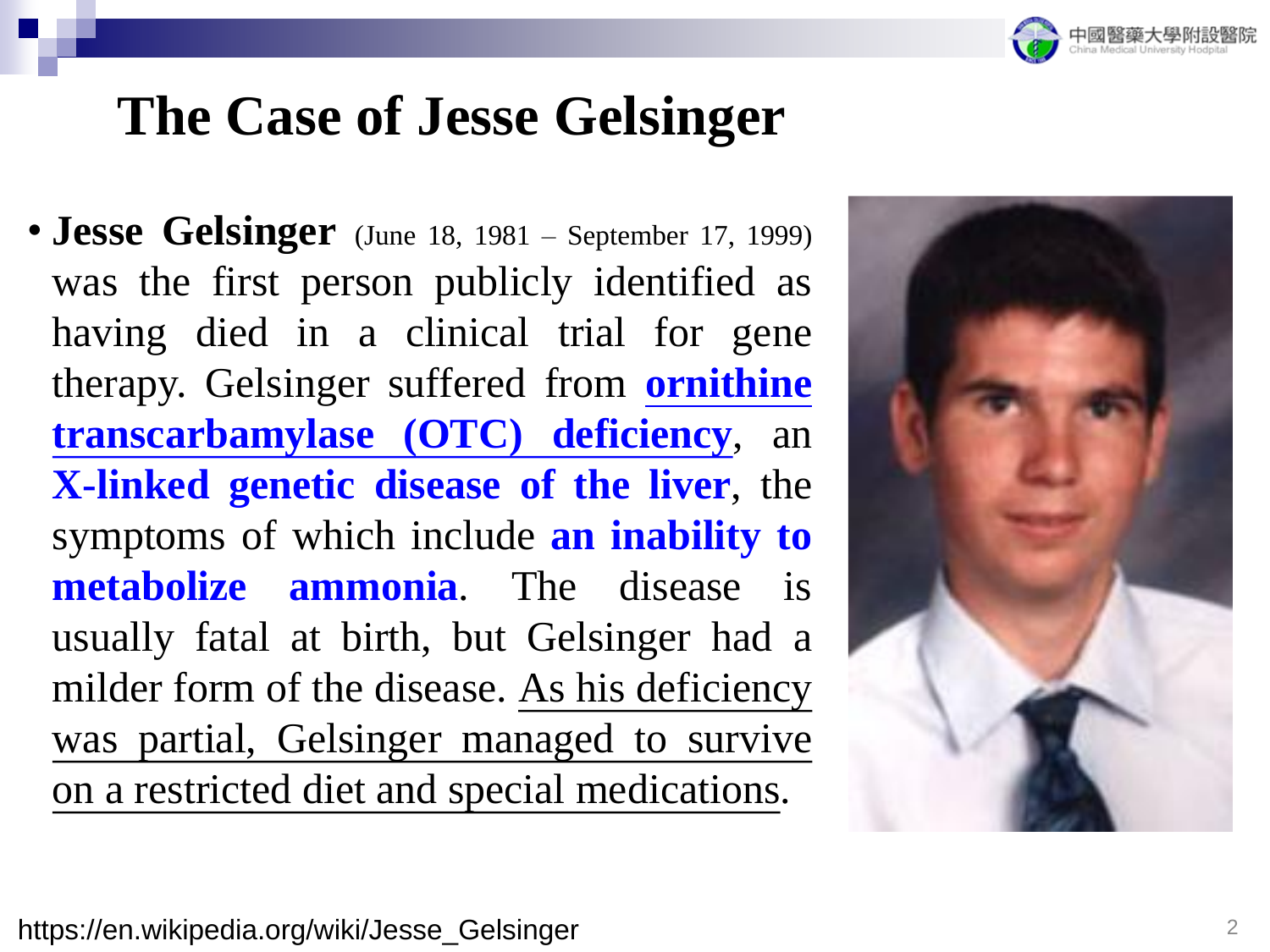

- Gelsinger joined a clinical trial run by **the University of Pennsylvania** that aimed at developing **a treatment for infants born with the severe form of the disease**.
- On September 13, 1999, Gelsinger was injected with **an adenoviral (**腺病毒**) vector** carrying a corrected gene to test the safety of the procedure. He died four days later at the age of 18, on September 17 at 2:30 pm, apparently having suffered **a massive immune response** triggered by the use of the viral vector to transport the gene into his cells, leading to **multiple organ failure** and **brain death**.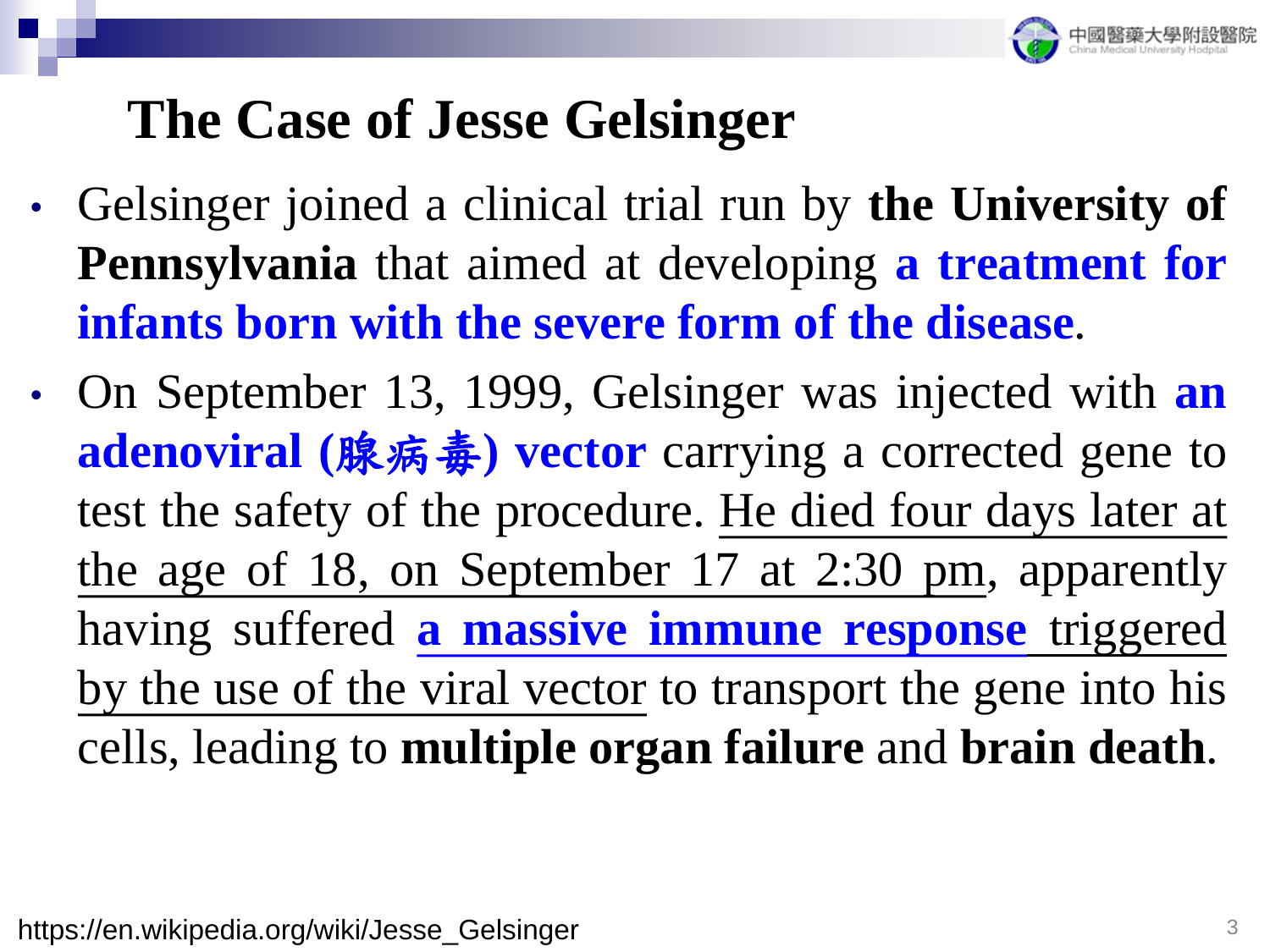

- ➢ A FDA investigation concluded that the scientists involved in the trial, including the co-investigator **Dr. James M. Wilson** (Director of the Institute for Human Gene Therapy), broke several rules of conduct:
- Inclusion of Gelsinger as a substitute for another volunteer who dropped out, despite **Gelsinger's having high ammonia levels** that should have led to **his exclusion from the trial**.
- Failure by the university to report that **two patients had experienced serious side effects from the gene therapy**.
- Failure to disclose, in the informed-consent documentation, **the deaths of monkeys** given a similar treatment.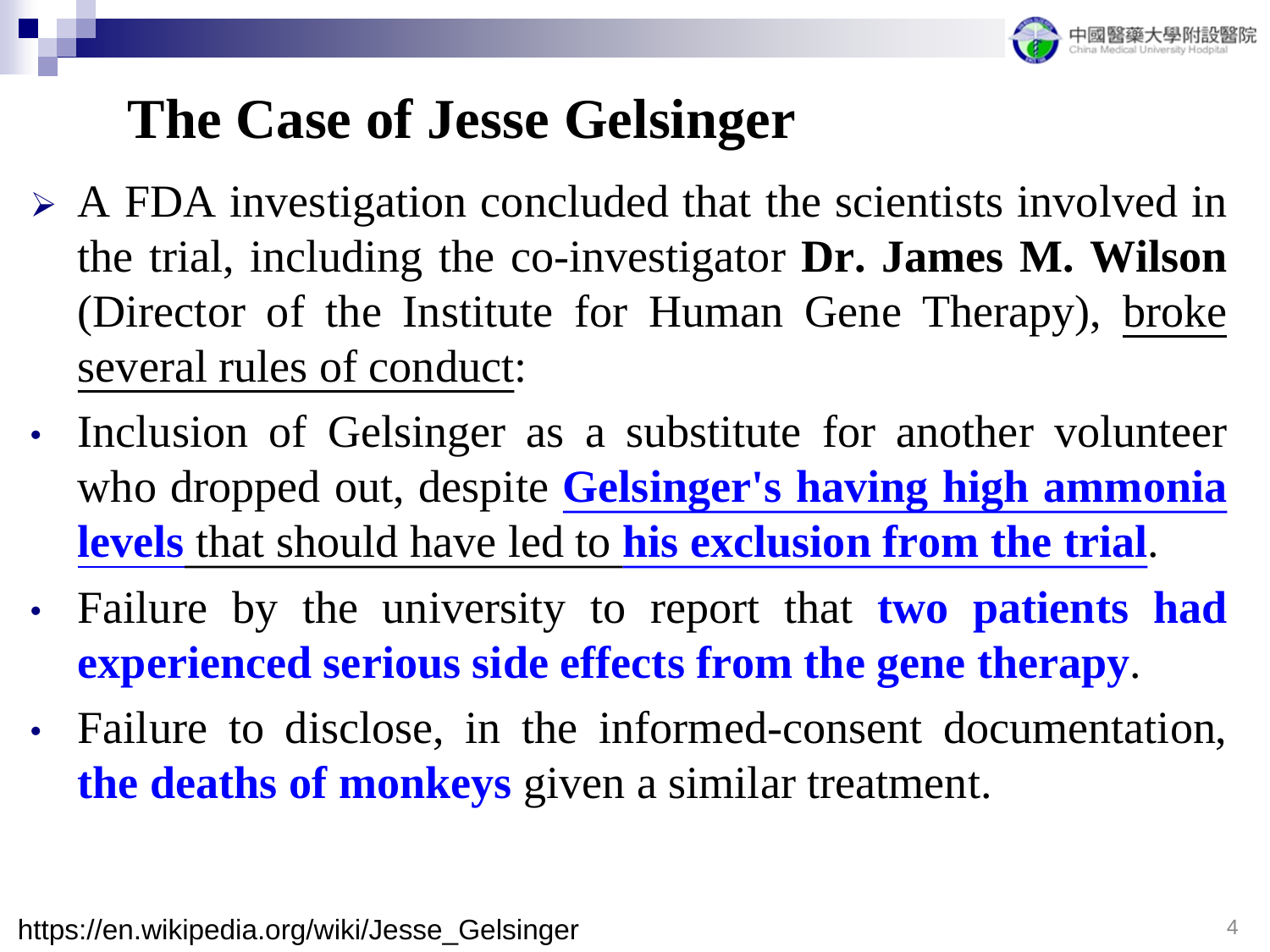

#### ➢ **Financial Conflict of Interest**

- Dr. Wilson was a founder and one of the CEOs of Genovo, a pharmaceutical company. **Wilson's stake was estimated to be around "28.5–33 million dollars**," and **his expected gain from the trial was 13.5 million dollars**.
- Dr. Wilson was allowed "**to control up to 30 percent of Genovo's stock**," which was uncommon in comparison to the fact that professors were allowed to hold only up to 5% of the company that they were employed in.
- In 1995, Penn waived part of "conflict-of-interest guidelines," which had provided "**exclusive rights to license patent from Wilson's lab at Penn to Genovo**"; and **Genovo "provided nearly a quarter of the budget" to the Institute for Human Gene Therapy at Penn**.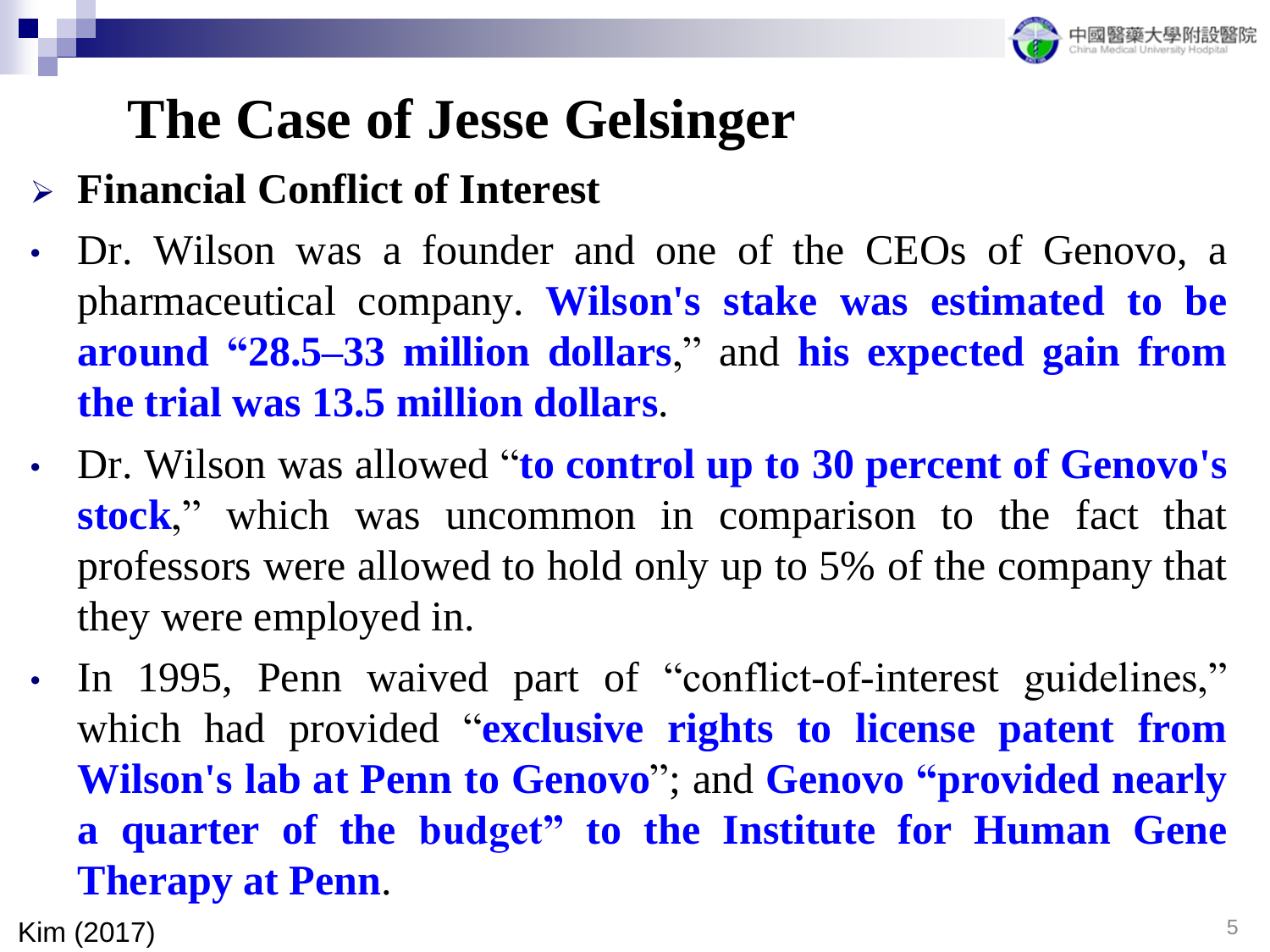

### **The Definition of Conflict of Interest**

- A set of conditions in which an investigator's judgment concerning **a primary interest** (e.g., **subject welfare**, **integrity of research**) could be biased by **a secondary interest** (e.g. **personal or financial gain**)
- A conflict exists **whether or not decisions are affected by the personal interest**; a conflict of interest implies only **the potential for bias or wrongdoing**, not a certainty or likelihood.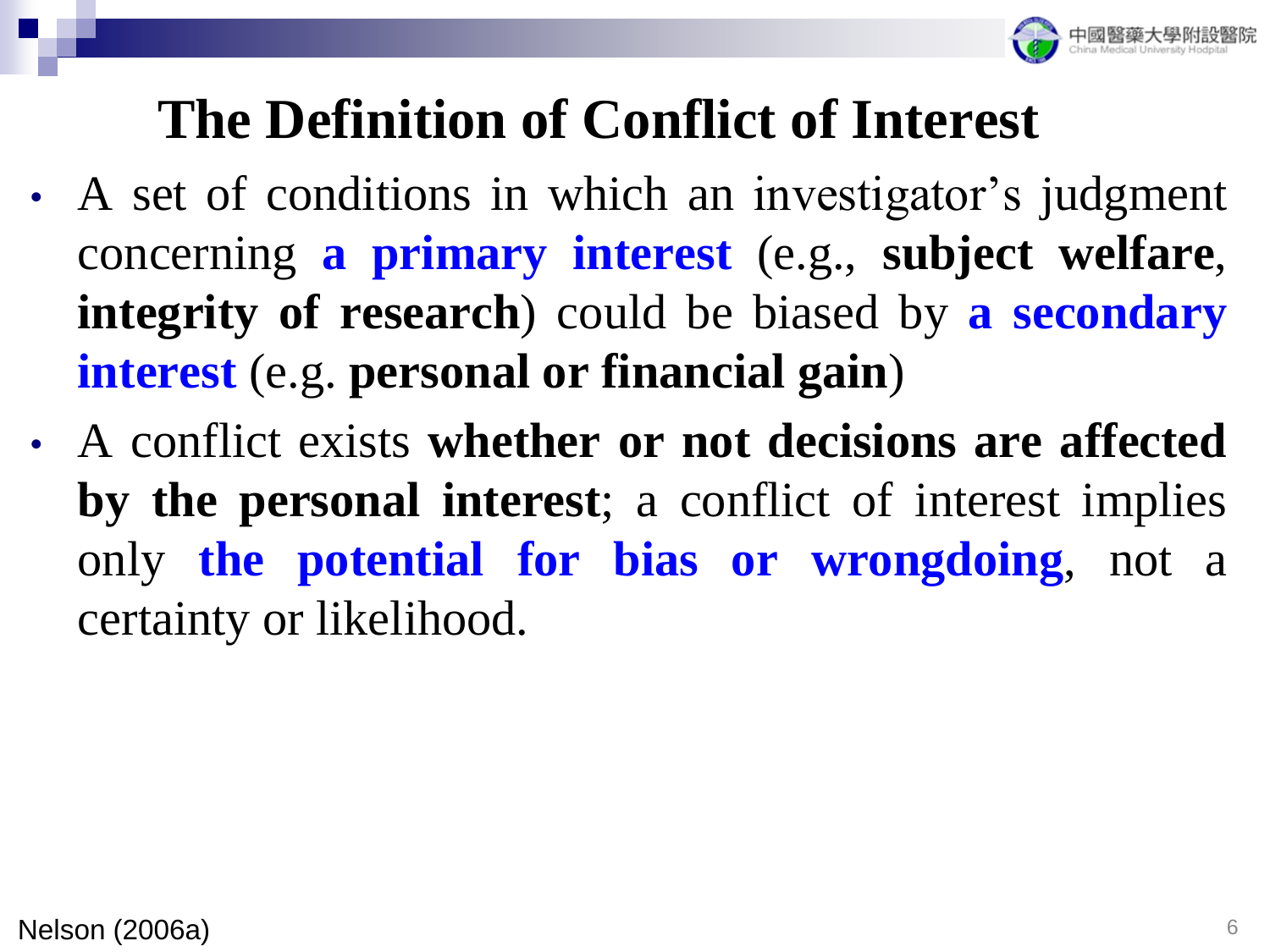

- Once upon a time, most biomedical research was **funded by the government** and **conducted in academic centers**. The rewards were primarily related to **advancement of knowledge**. Clinical studies tended to be **small in scale**, **observational**, **investigator initiated** and **relatively inexpensive**.
- This began to change in the decades after World War II as both federal and industrial funding of research increased. The nature of clinical research also evolved, **with largescale, multicenter, randomized trials** providing the safety and efficacy testing before new products were brought to market.

Nelson (2006a)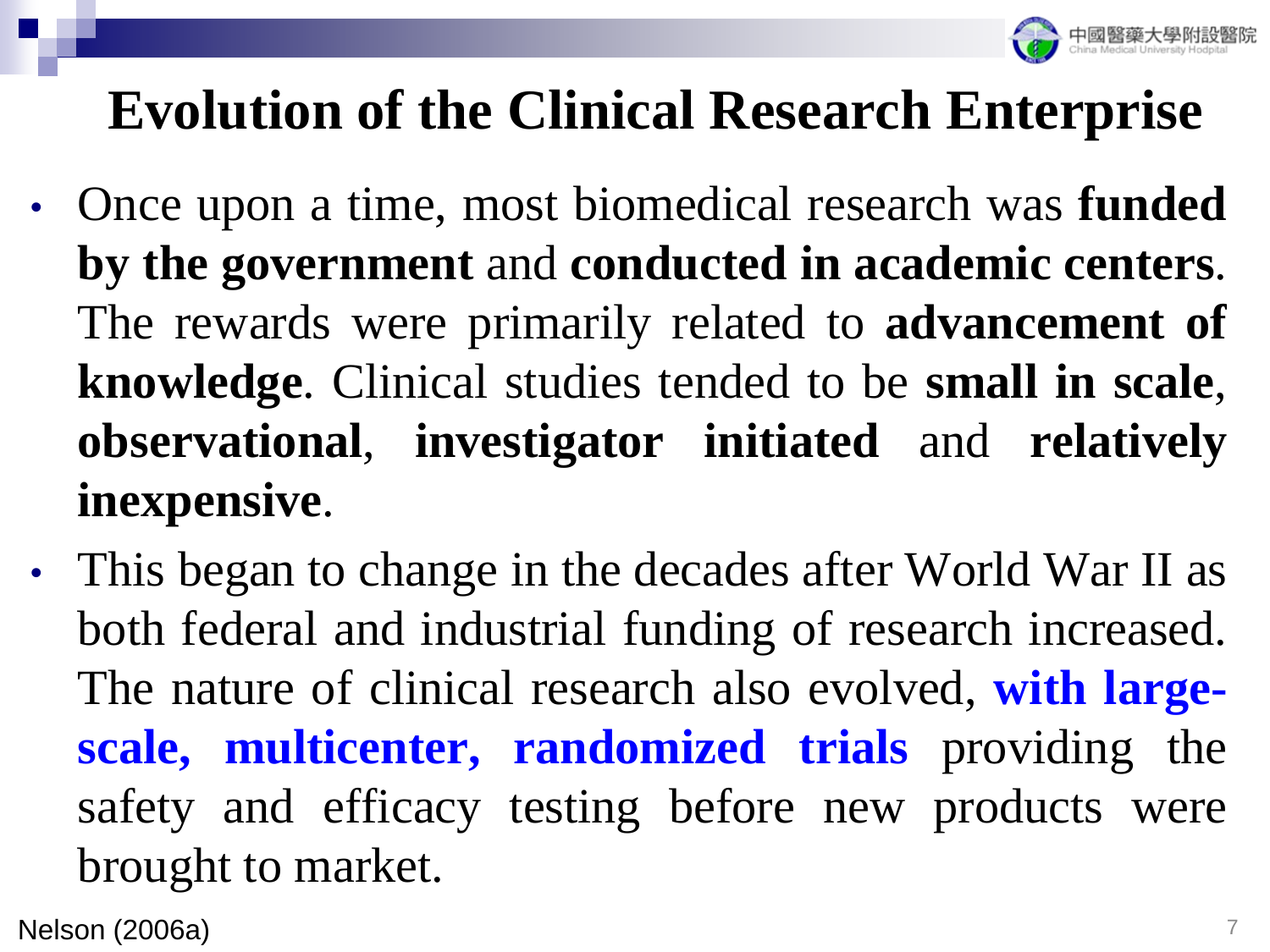

- During 1980-2000, **investments in research and development** by pharmaceutical companies increasing **from \$2 to \$30 billion**. **The return on this investment** is also considerable, with many drug exceeded **\$1 billion** per year in sales.
- **Total spending on clinical trials** by government and industry reached **\$4.5 billion** in 2000 in the US alone, and rapid expansion occurred in the international arena. Of this amount, **only 20% was funded by the government, with 80% coming from industry**.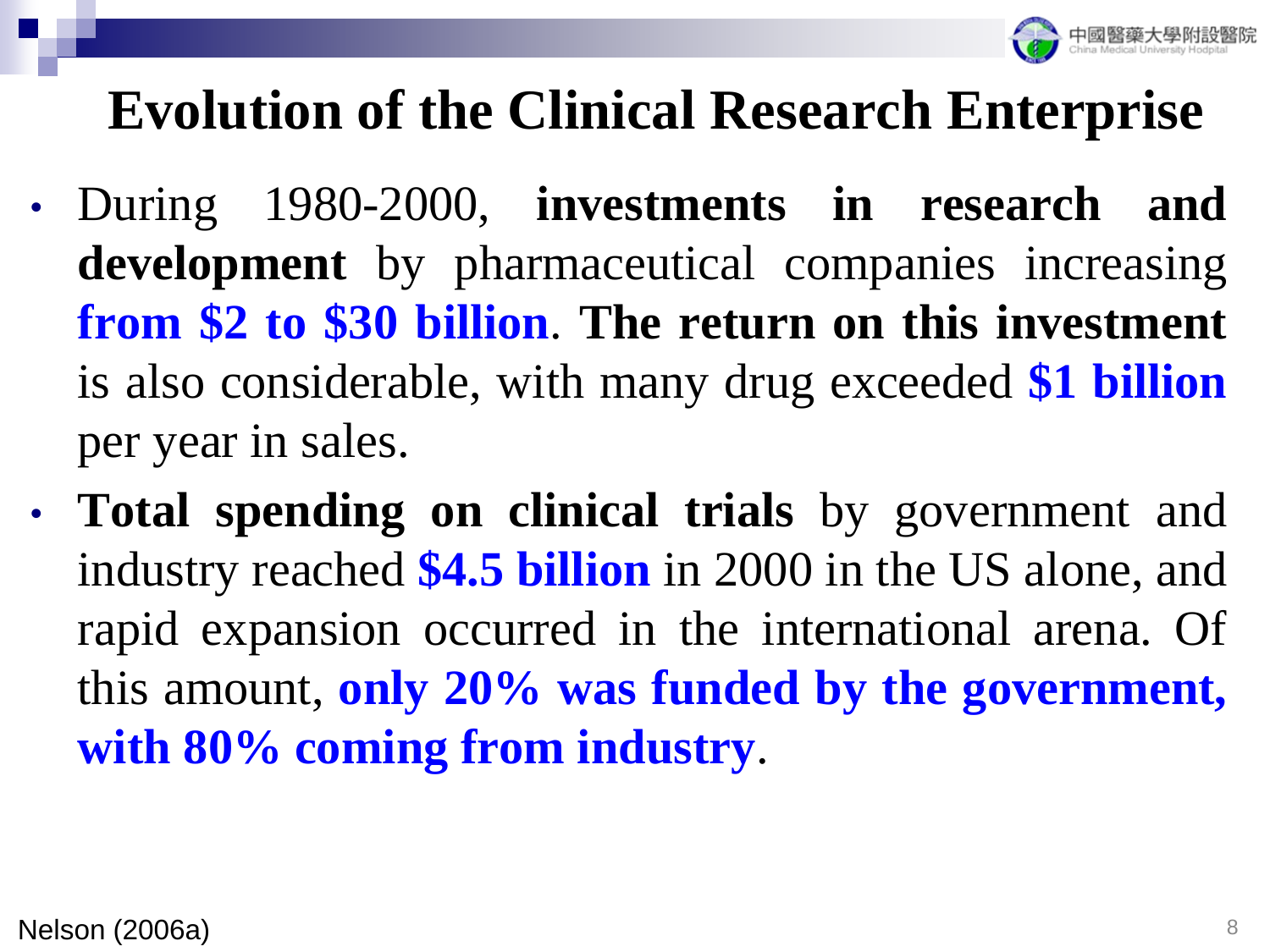

- In the 1990s, **managed care(**管理式照護**)** influenced the clinical trial environment. At the corporate level, the economics of drug development changed such that companies could no longer increase their prices to recoup costs and generate profits.
- These pressures forced sponsors **to avoid academic centers** that were viewed as inefficient and expensive when selecting sites to conduct their trials. **Independent sites**, **private-practice or hospital-based physicians** not affiliated with academic centers were chosen instead, perhaps gathered into networks by site management organizations.
- **Contract research organizations (CRO)** became a major force, allowing companies to outsource much of the work of managing their trials.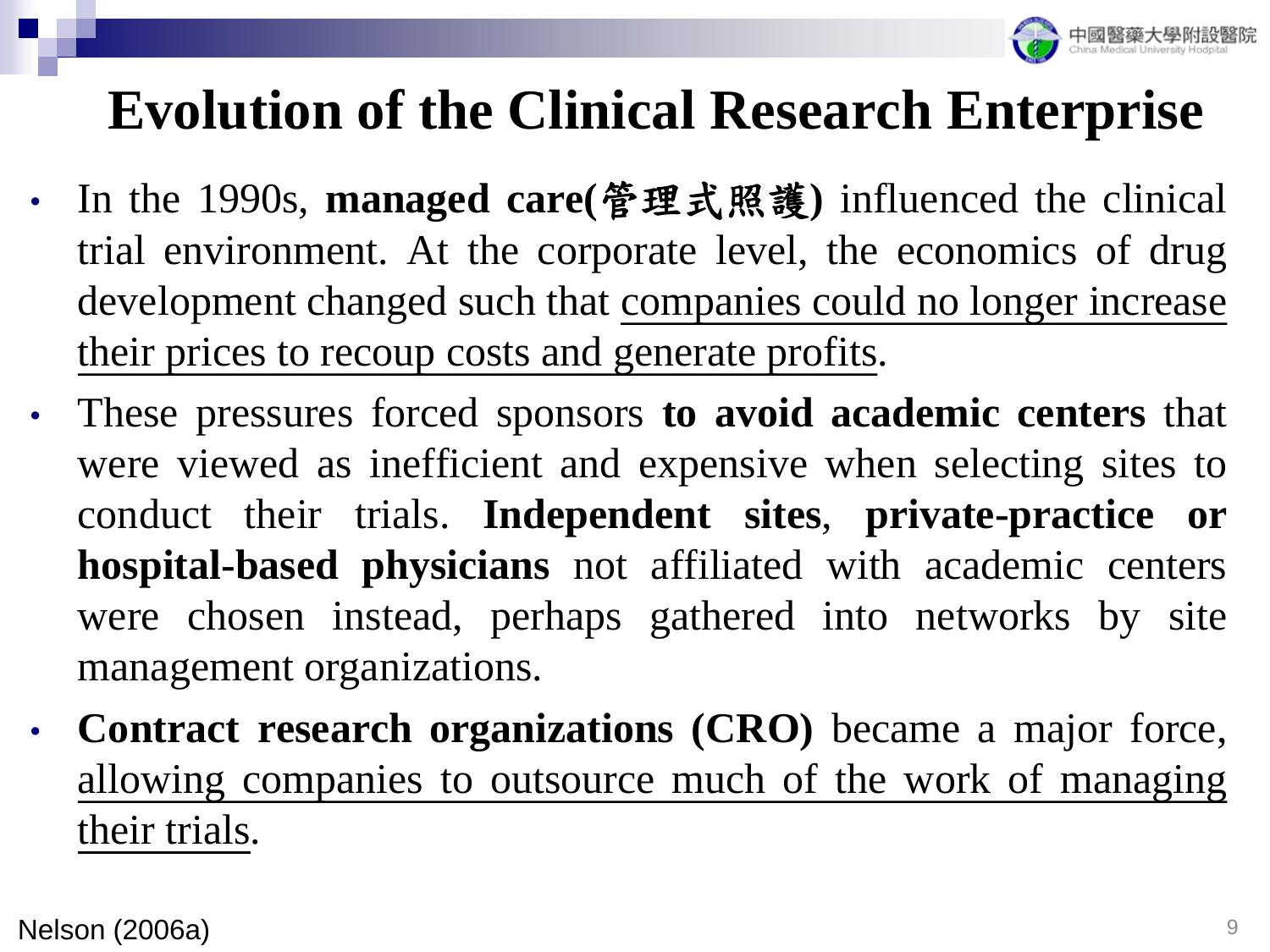

- During the mid-1990s, the number of **private-practice physicians** involved in drug studies increased by **60%** over a 5-years span. Conversely, the proportion of trials conducted in academic medical centers **dropped from 80% to 40%** over the same period of time.
- Noticing that this migration of clinical trials away from academic centers, a growing number have established **clinical trials offices** to centralize administrative processes, streamline IRB submissions and contract negotiations, and facilitate interaction with industrial sponsors. Fewer than 10% of academic centers had such centralized structures in 1997. Within 1 year, that number had increased to over **50%**. The revenue of academic centers from industry grants were increased again.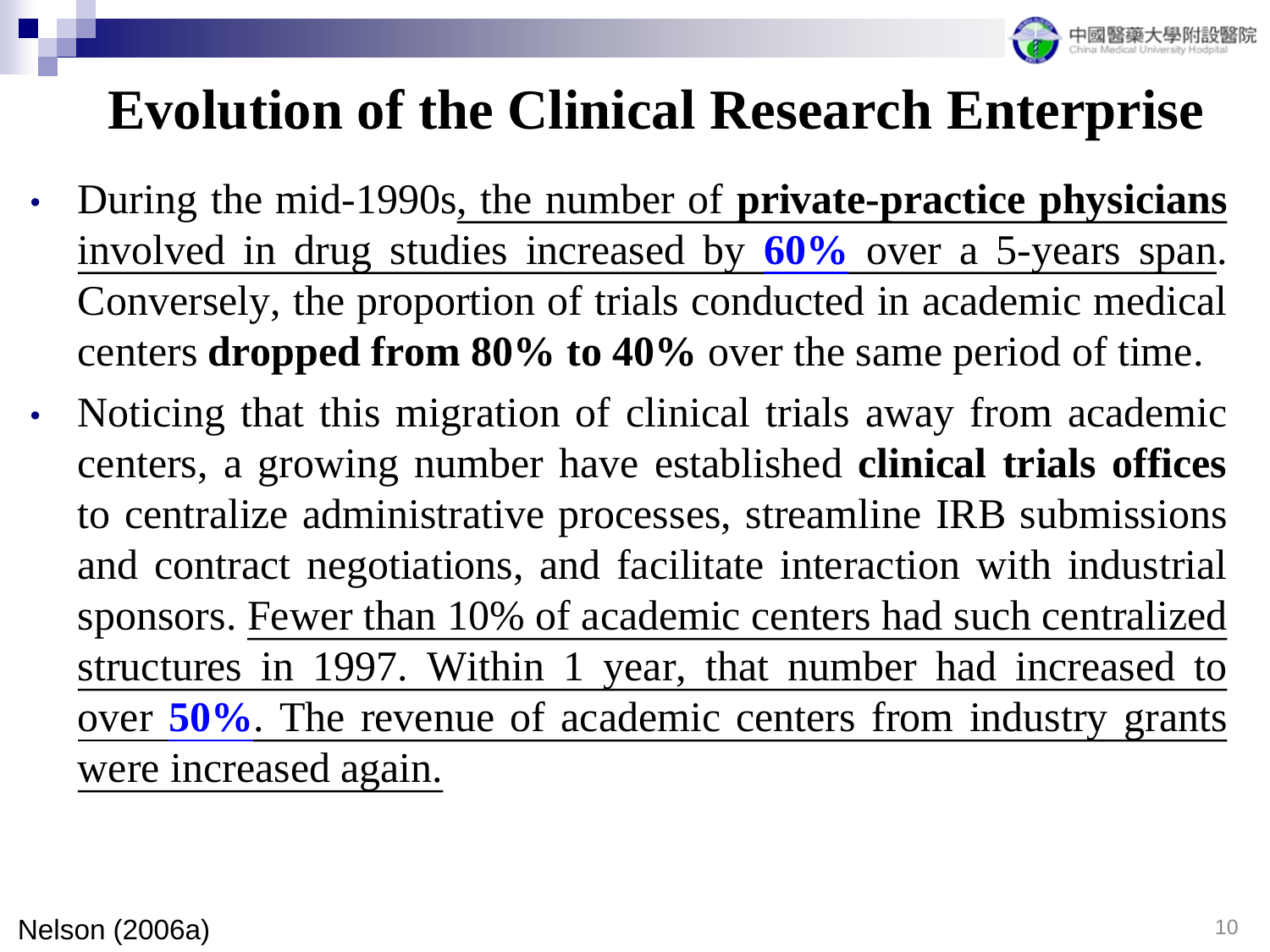

- In 1980, the US Congress passed **the Bayh-Dole Act**, which provided universities with incentives to move research results into commercial applications.
- Before Bayh-Dole, the government retained the intellectual property rights to technology developed through federal support. It was observed, however, that only a tiny fraction of publicly funded technology ever made it to the marketplace.
- The 1980 legislation encouraged academic institutions to **patent new products**, **to license these products to industry**, and **to share royalties with their faculty**.
- **Nelson (2006a)** 11 • This technology transfer paved the way for productive joint ventures between nonprofit and for-profit sectors. It also, however, created **new and unanticipated opportunities for conflict of interest**.



**Birch Bayh** 

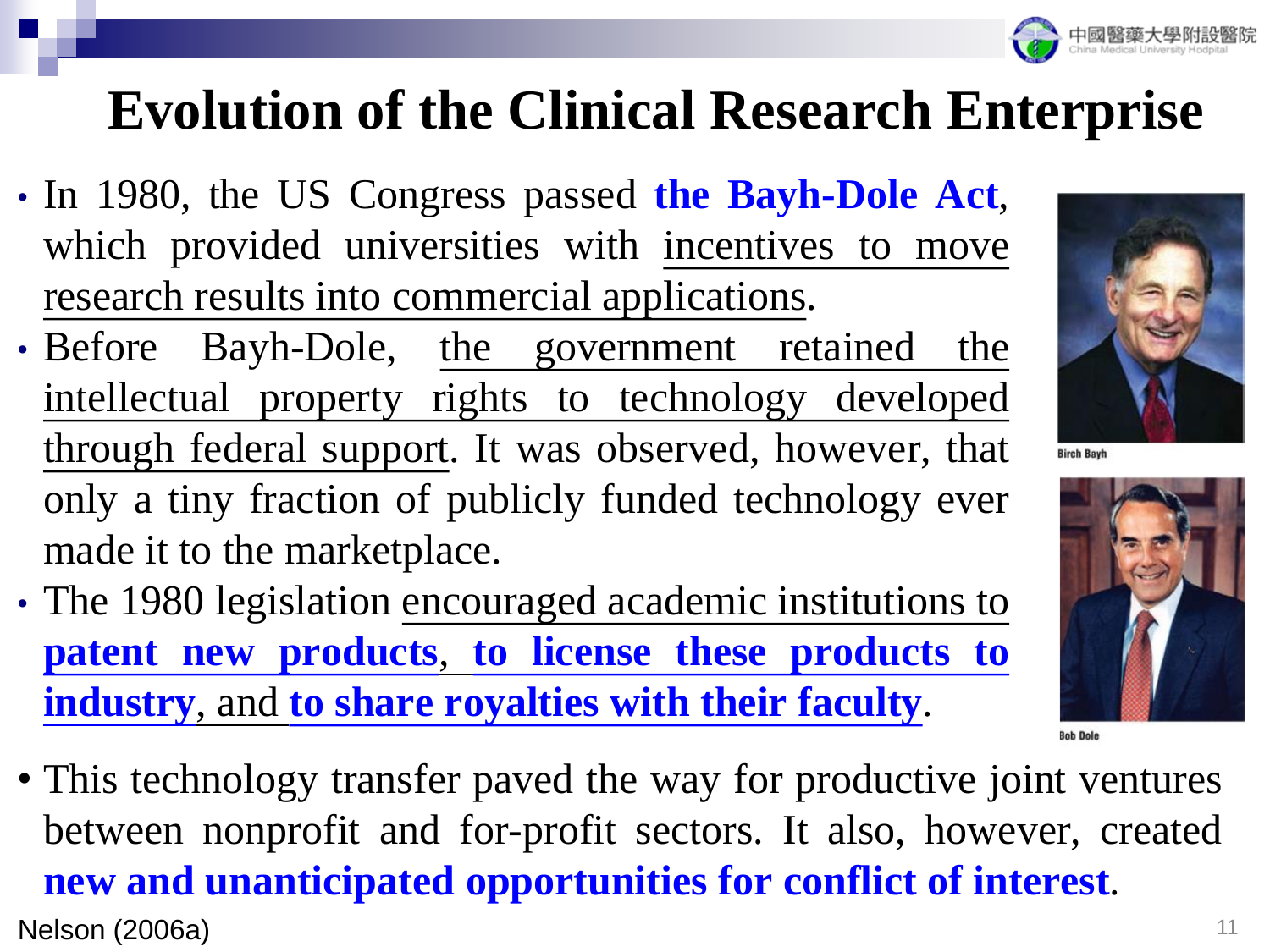

## **Sources of Conflict of Interest in Research**

- ➢ **Non-monetary rewards**: **respect of peers**, **appointments**, **promotions**, **tenure**, **grants**, **fame**, **prizes**, and the **publications** that support all of these.
- ➢ **Financial conflict of interest in clinical research**
- **Equity holdings** in commercial sponsors, **consulting fees**, **royalties**, **patent rights**, and **honoraria** for serving on advisory boards or for giving lectures
- Faculty may **assign students or trainees to work on projects** from which the investigator stands to benefit
- Even **the negotiated budgets to compensate investigators and institutions for conducting research** may represent sizable conflict of interest, depending on how they are structured and how the resulting revenues are handled.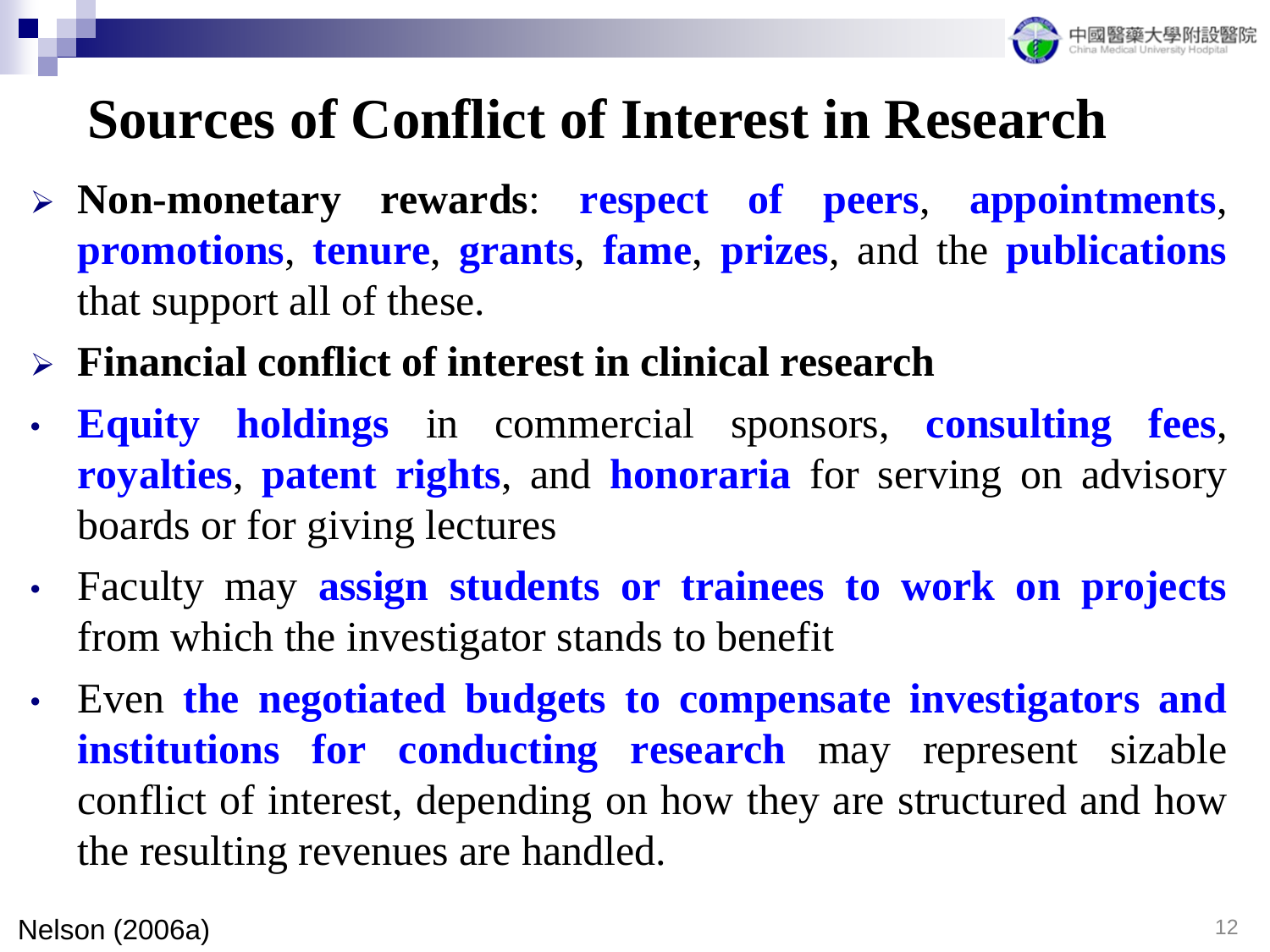

## **Sources of Conflict of Interest in Research**

- Investigators might be inclined to **enroll as many subjects as possible**, **push the limits on entry criteria**, promote research participation **when other alternatives might be preferable**, or **report positive findings when results are equivocal.**
- Conflict of interest may jeopardize **the trust and confidence of the public**. It may **endanger lives** – not only those of **the immediate subjects under study**, but those of **future patients** treated on the basis of biased results.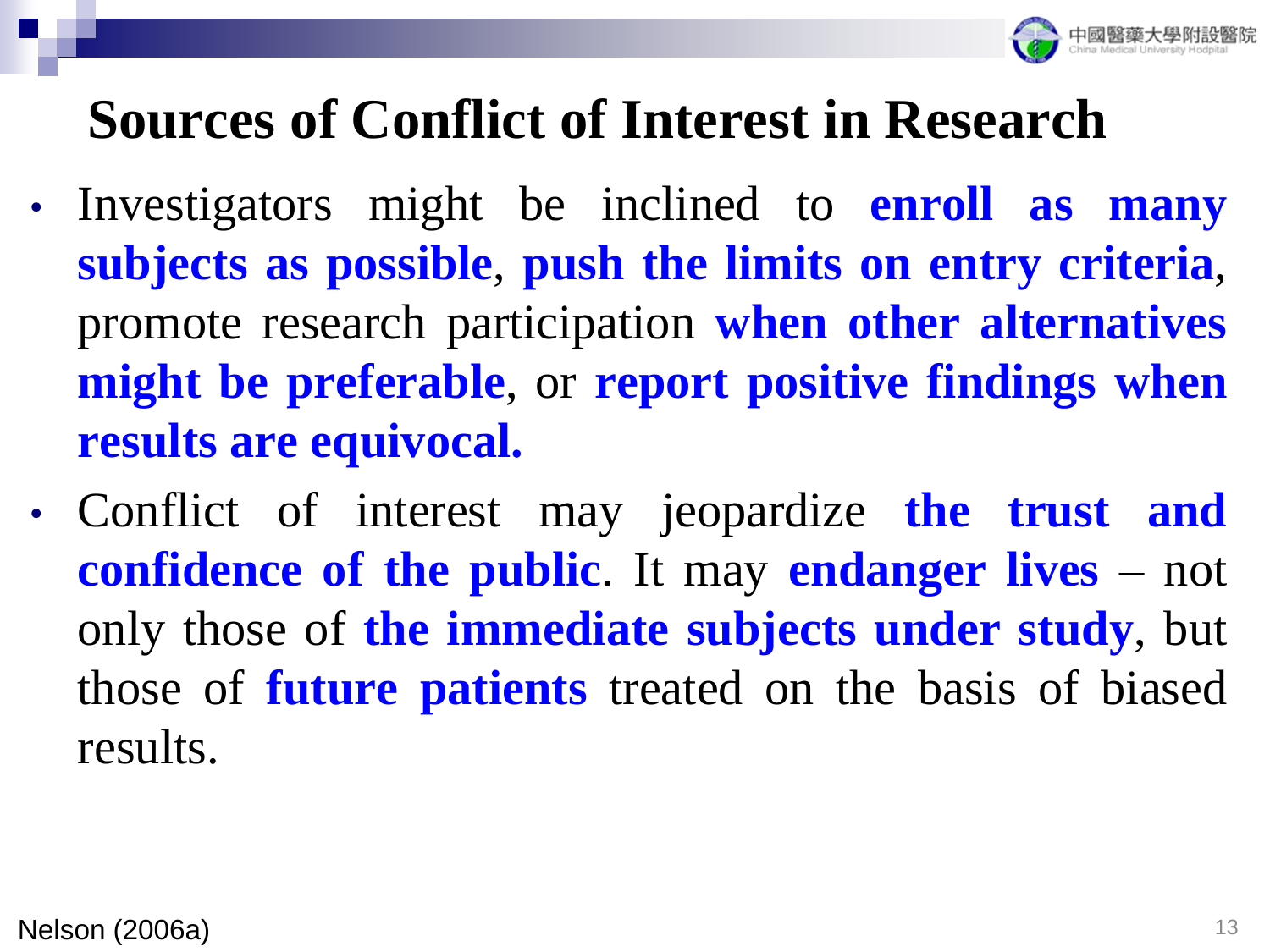

## **Institutional Conflict of Interest**

- **AAMC**: An institution may have a conflict of interest in human subjects research whenever the financial interests of **the institution**, or of **an institutional official** acting within his or her authority on behalf of the institution, might affect—or reasonably appear to affect—**institutional processes for the conduct, review, or oversight of human subjects research**.
- **AAHRPP: An organization** or **key organizational leaders** sometimes have financial interests that conflict with the organization's obligation to protect participants or preserve the integrity of the research. For example, an organization or key organizational leader might have **a proprietary or ownership interest in research that is being reviewed or conducted by the organization**.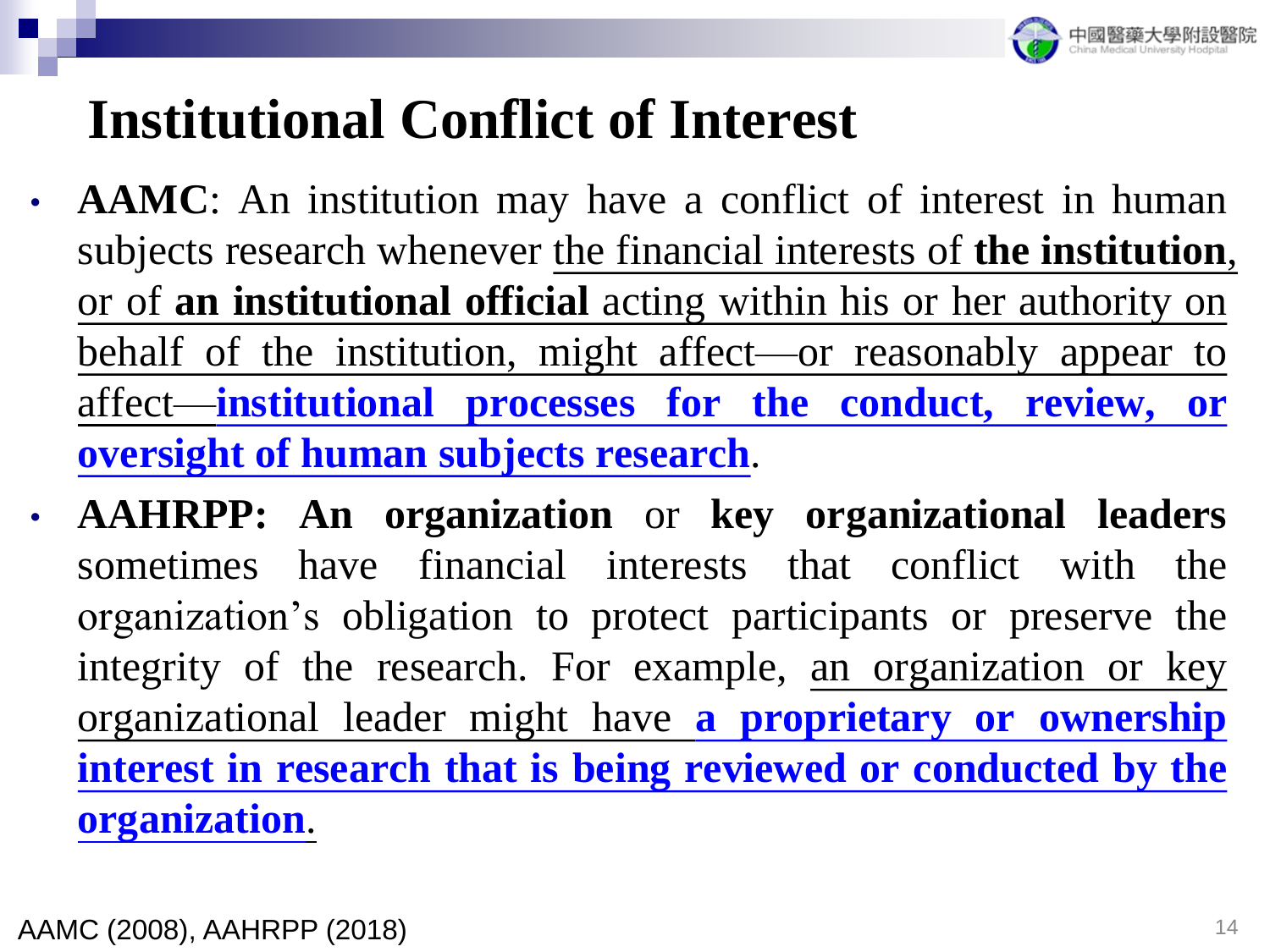

- ➢ **Enrollment Bonuses**
- **Bonuses that are offered outside the negotiated budget**, e.g., investigators or study coordinators may receive a letter from the CRO managing the study, urging them to find the last few subjects needed to meet the predetermined enrollment goals and offering additional payments for each subject.
- Although it can be argued that extra costs will be incurred in identifying these last few subjects, the amounts offered often exceed those costs, even if advertising is involved. Moreover, the budget negotiated to cover the actual cost of conducting the research often includes amounts for advertising or recruitment efforts. Thus, enrollment bonuses may represent something approaching pure profit for the investigator.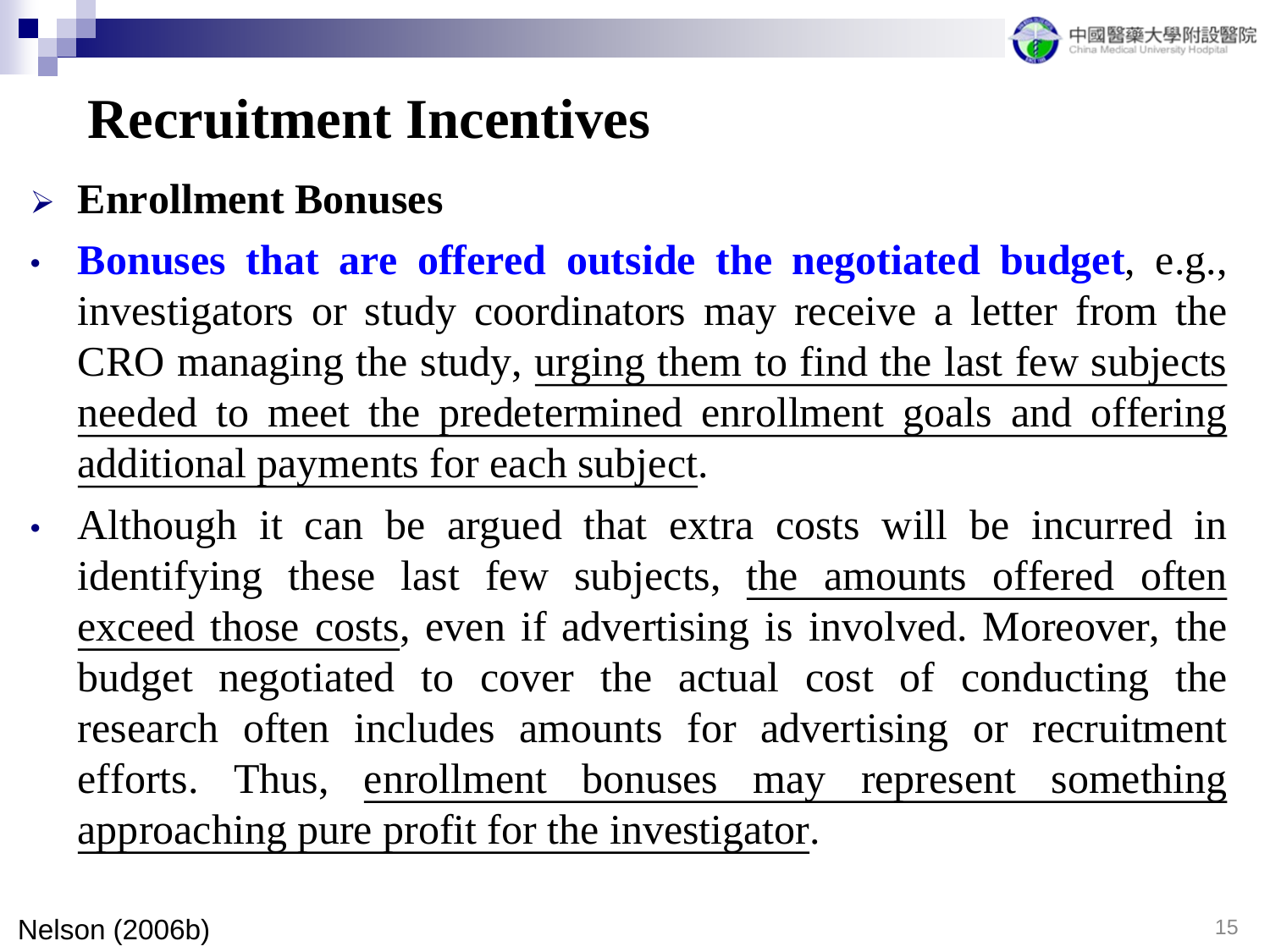

- Such incentives might lead an investigator or study coordinator **to influence inappropriately a potential subject's decision to participate** through:
- − **Downplaying the risks of a study**;
- − **Overselling the possible benefits**;
- − **Ignoring alternatives that might be available**;
- − **Overlooking medical history that might exclude a patient**; or
- − **Pushing the limits on entry criteria**.
- As a general rule, **IRBs should not approve a study in which investigators or their staff will receive an enrollment bonus**.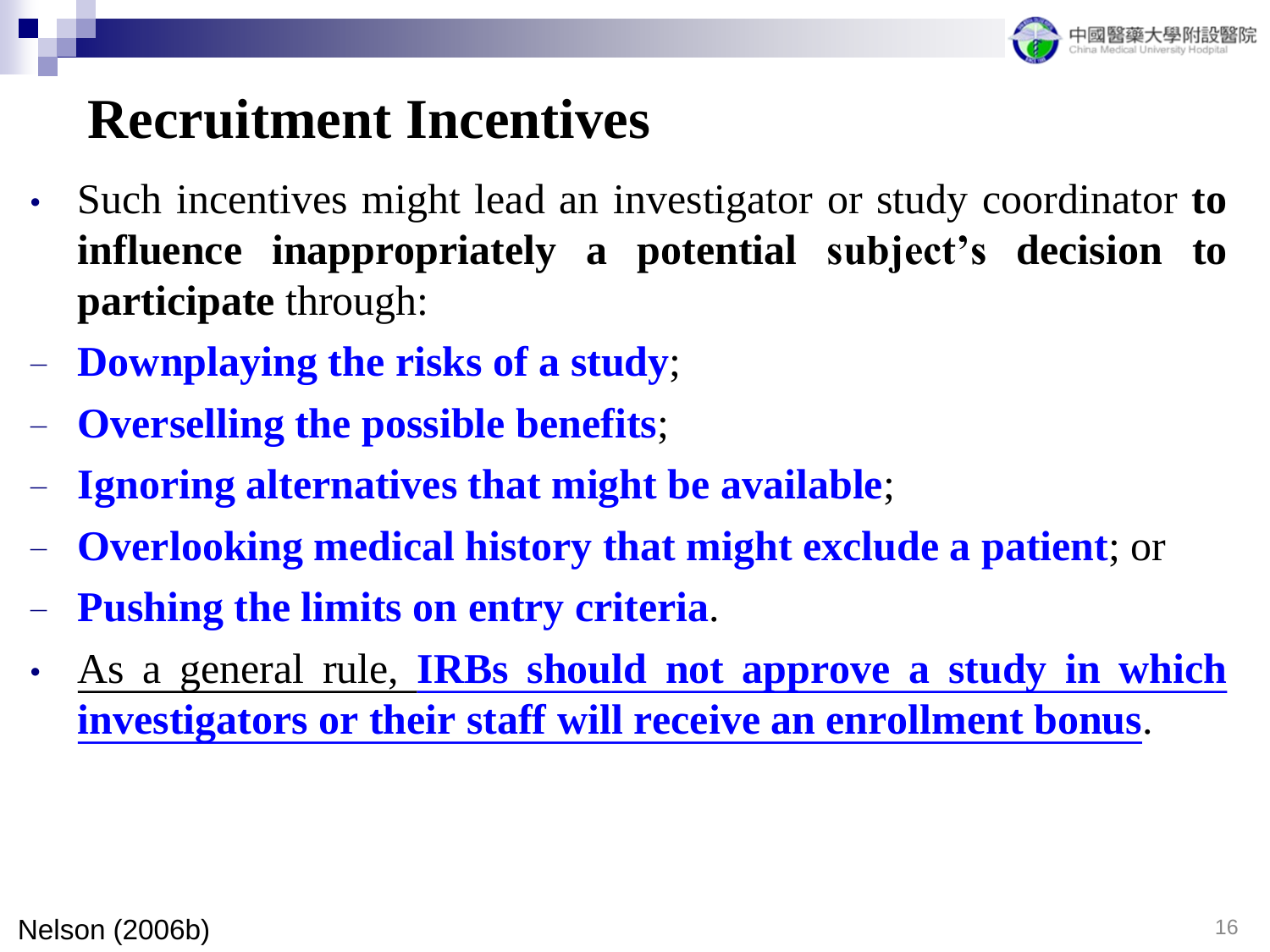

#### ➢ **Referral Fees**

- Referral fees, also called "**finder's fee**" or "**bounties**," are **payments offered to physicians or other primary caregivers for identifying patients who may be eligible study subjects**.
- These might be offered at the suggestion of the sponsor or CRO but, unlike enrollment bonuses, would typically be offered indirectly, by or through the principal investigator.
- The payment of referral fees interjects an influence that may run counter to **the fiduciary obligation of a primary caregiver**. That is, the health professional may be motivated by financial interests to refer a patient **when such referral might not be of any benefit to the patient**.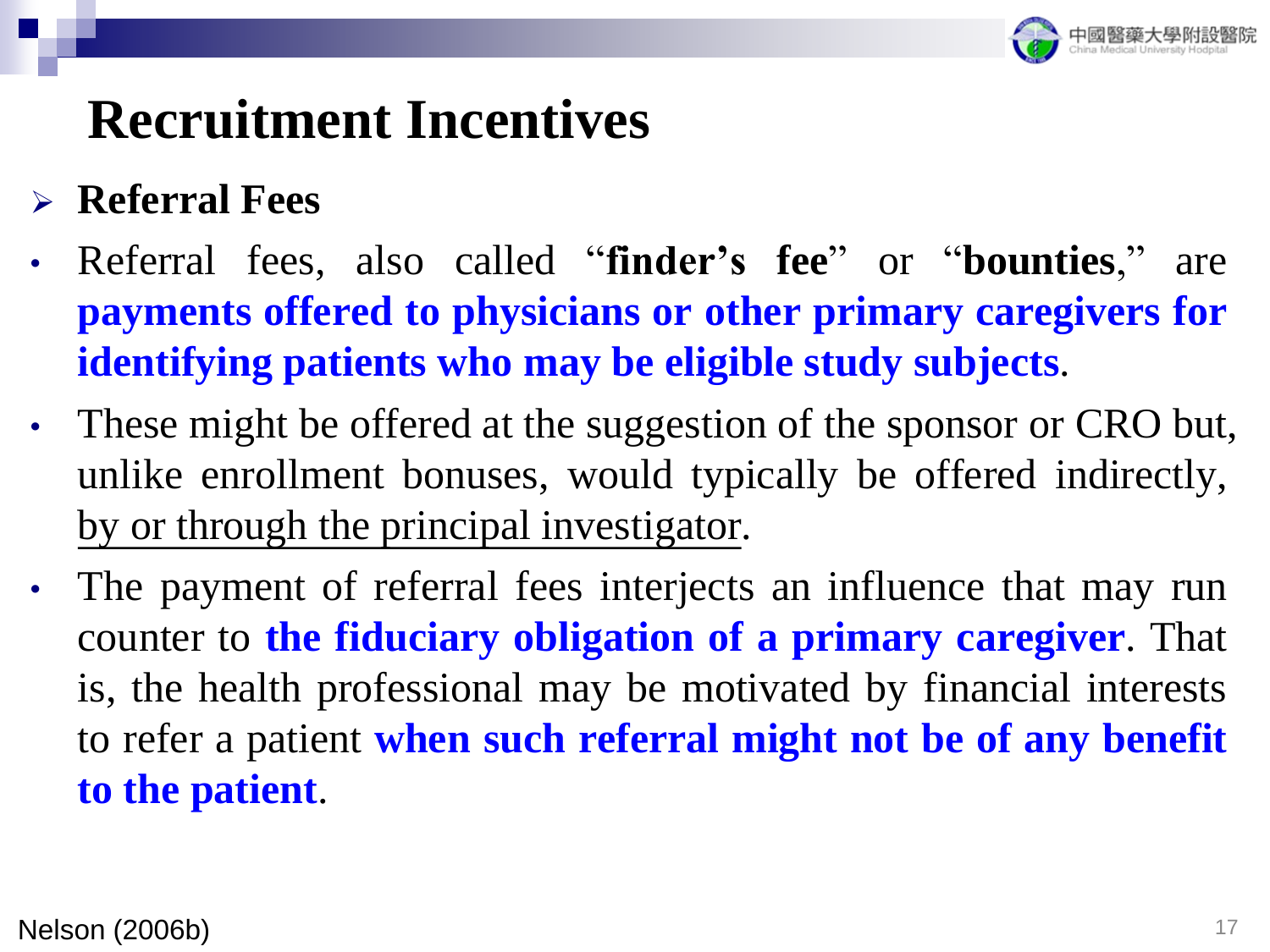

- The act of referring may also influence the potential subject's decision making if participation in research is perceived to be **recommendation of a trusted caregiver**.
- **The American Medical Association's Code of Medical Ethics** Opinion 11.3.4 (2018):
- − "Payment by or to a physician or health care institution solely for referral of a patient is fee splitting and is unethical."
- − "Physicians may not accept…payment referring a patient to a research study."
- **The American College of Physicians' Ethics Manual**, 6th ed.: "Giving or accepting finder's fees for referring patients to a research study generates an unethical conflict of interest for physicians."

Nelson (2006b), AMA (2018), ACP (2012) 18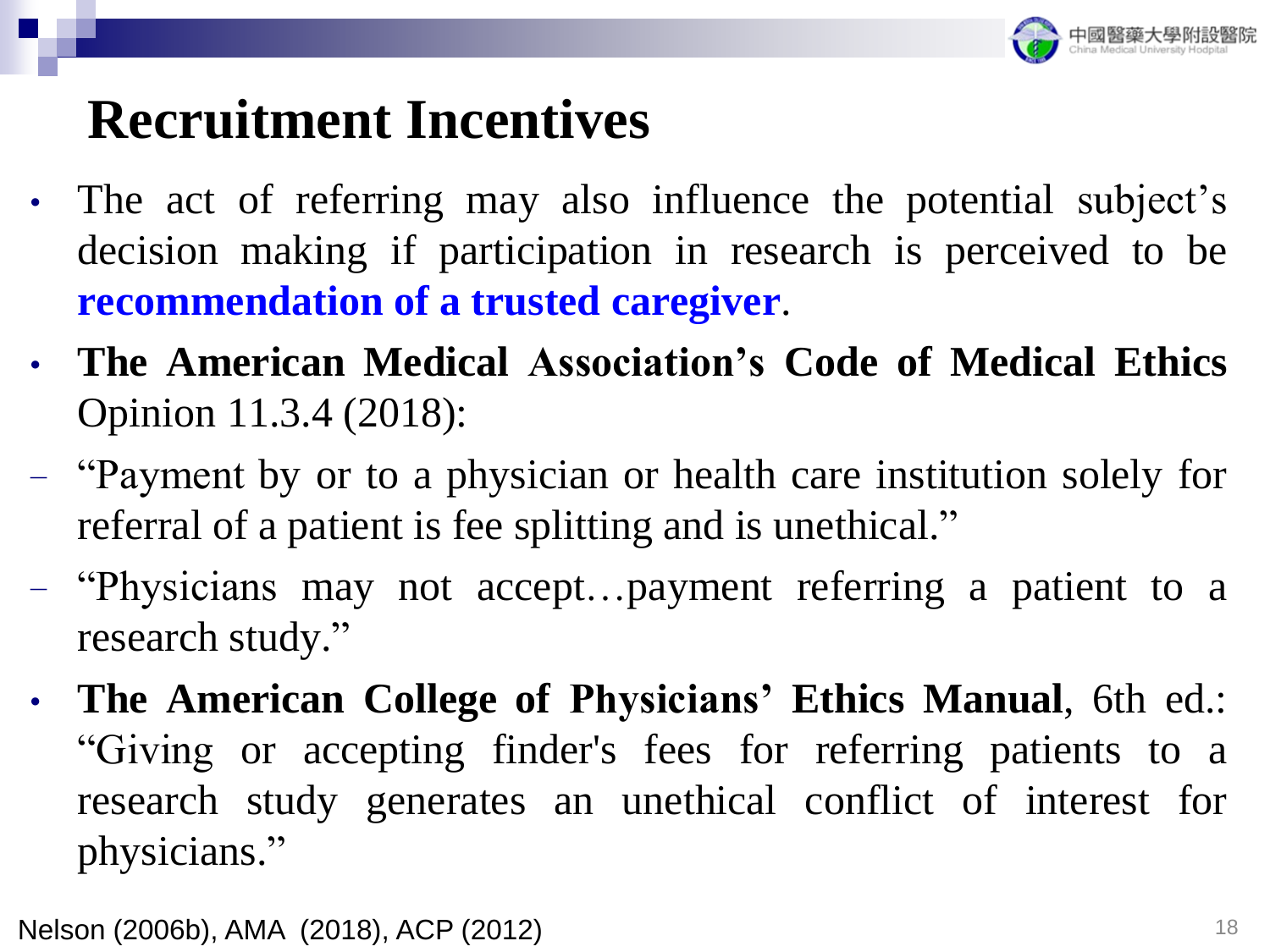

- ➢ **Poststudy Rewards**: Self-report from an investigator
- "One of the most extravagant vacations I ever took was an **all-expenses-paid trip** to Cancun (墨西哥坎昆市) as a poststudy reward for having enrolled five subjects in a rather ordinary clinical trial. In return, the sponsor flew three members of our research team and spouses to a luxury resort, where we joined similar groups from other sites that had also hit their enrollment targets. **Ostensibly at 'an investigator's meeting', we spent 30 minutes reviewing the results of the trial, and 3 days on the beach**."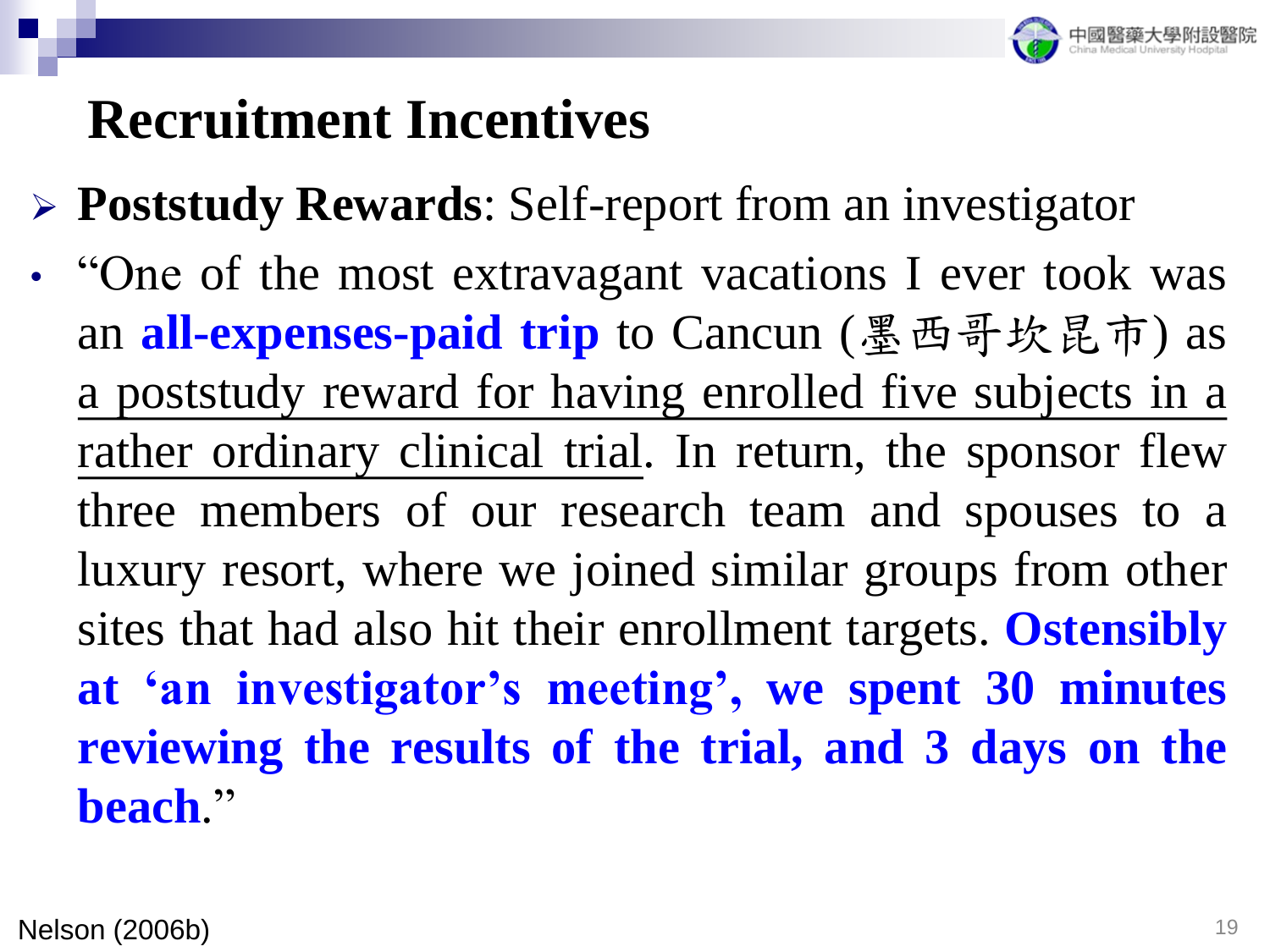

• "This story illustrates **the insidious nature of this reward system** and the very human response we can expect when investigators are offered **what might be judged in hindsight to be a conflict**. For me, this personal experience confirms yet again the fundamental observation that **investigators are not always in a position to assess their own circumstances critically, despite the best of intentions**."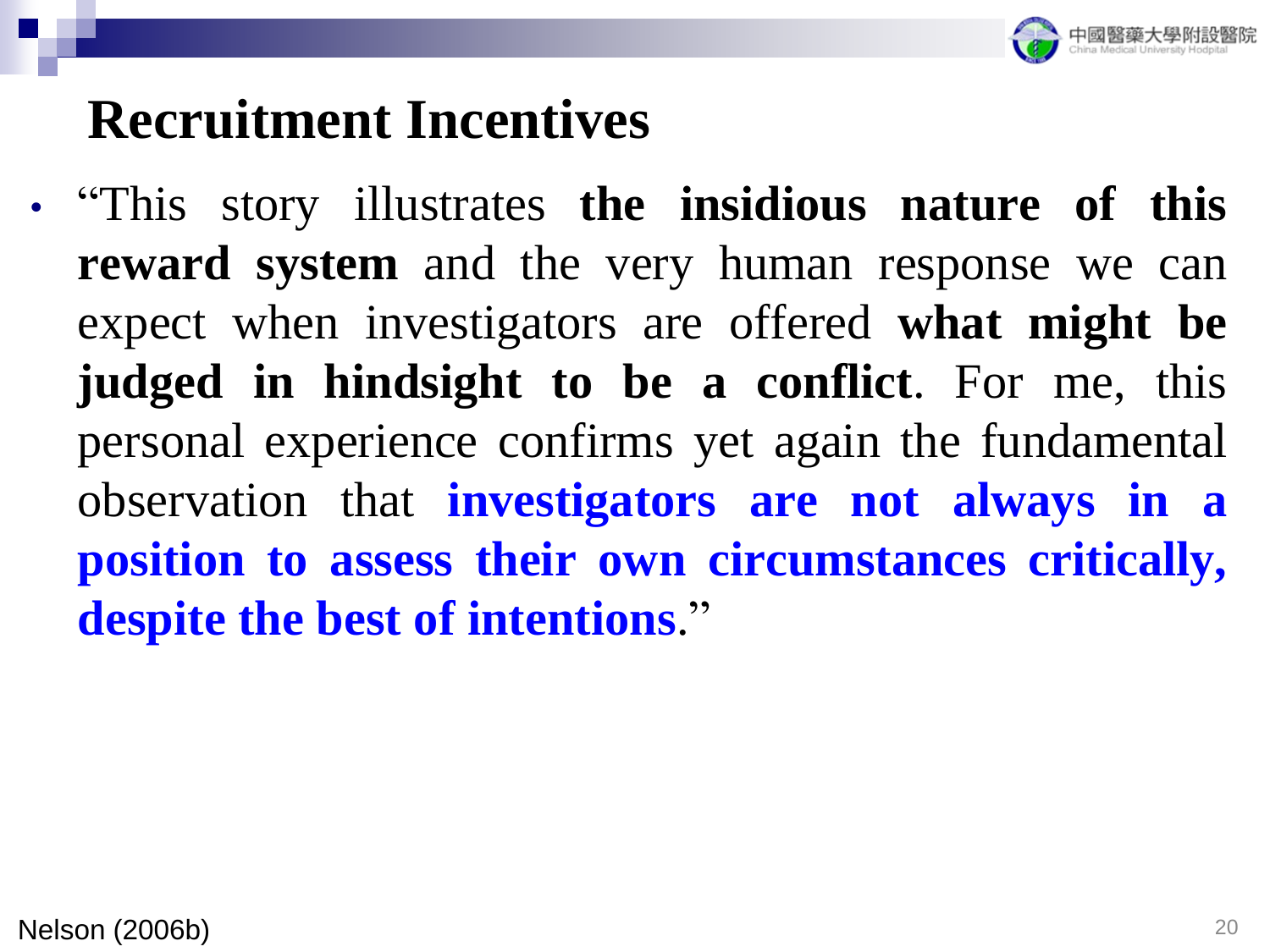

- ➢ **Gift Authorships**: Manuscripts are drafted by the **sponsor's medical writers**, with authorship on the final publication offered to **investigators who enrolled the most subjects**, or to prominent scientists in the field who may not have been involved in the actual research.
- ➢ **Future Participation**: Top-performing sites that **meet (or exceed) their enrollment targets in a timely manner** take on "**most-favored site**" status and will be invited to participate in future studies. Conversely, lowenrolling sites will be dropped. The linkage to number of subjects enrolled makes this an indirect form of recruitment incentive.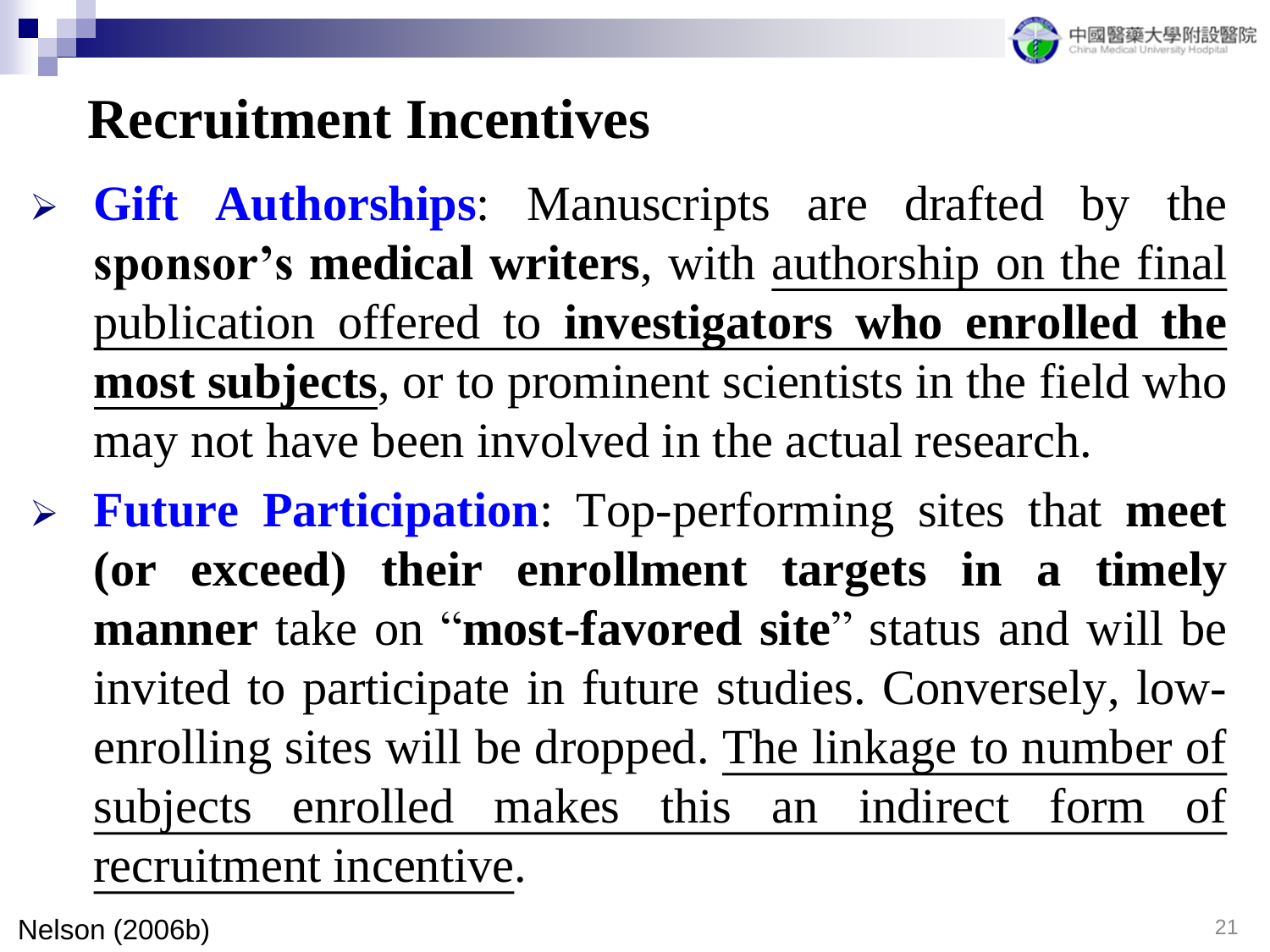

#### 本院利益衝突申報時間:研究人員

- ➢ 研究人員:包括計畫主持人、共**/**協同主持人、研 究團其他成員
- 計畫主持人向研究倫理委員會提出臨床研究計畫書 時(包括初次申請、持續審查),每位研究人員應 申報其本人、配偶和未成年子女,是否持有相關之 財務利益**/**非財務關係
- 若有財務利益狀況**/**非財務關係之改變時(自新取 得財務利益之日起回溯 **12** 個月之財務利益總和達 顯著利益門檻、或新增研究人員等)亦應於 **30**日 內更新申報資料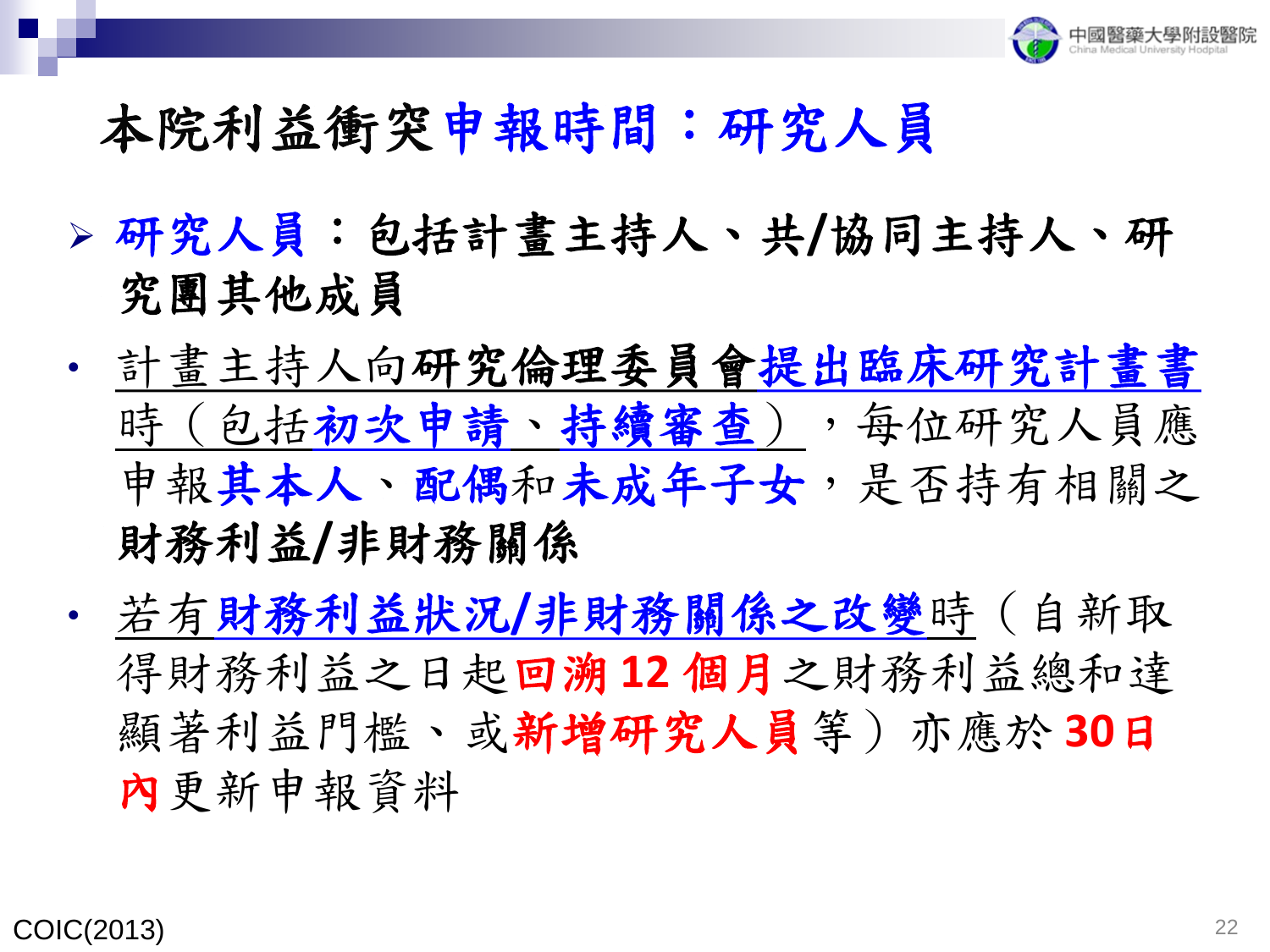

#### 本院利益衝突申報時間:主管、會計室

- 本院醫療、醫事、教學及研究部門之一級(含)以 上主管,應每年**1** 月 **15** 日前向利益衝突審議委員會 ,申報前一年度是否持有相關之財務利益**/**非財務 關係
- 本院會計室應依研究倫理委員會之要求,提出臨床 研究委託者、試驗使用之藥品或醫療器材之提供者 等,對本院捐贈超過價值**3,000,000** 元以上之資料 ,以審查有否機構財務利益衝突之情形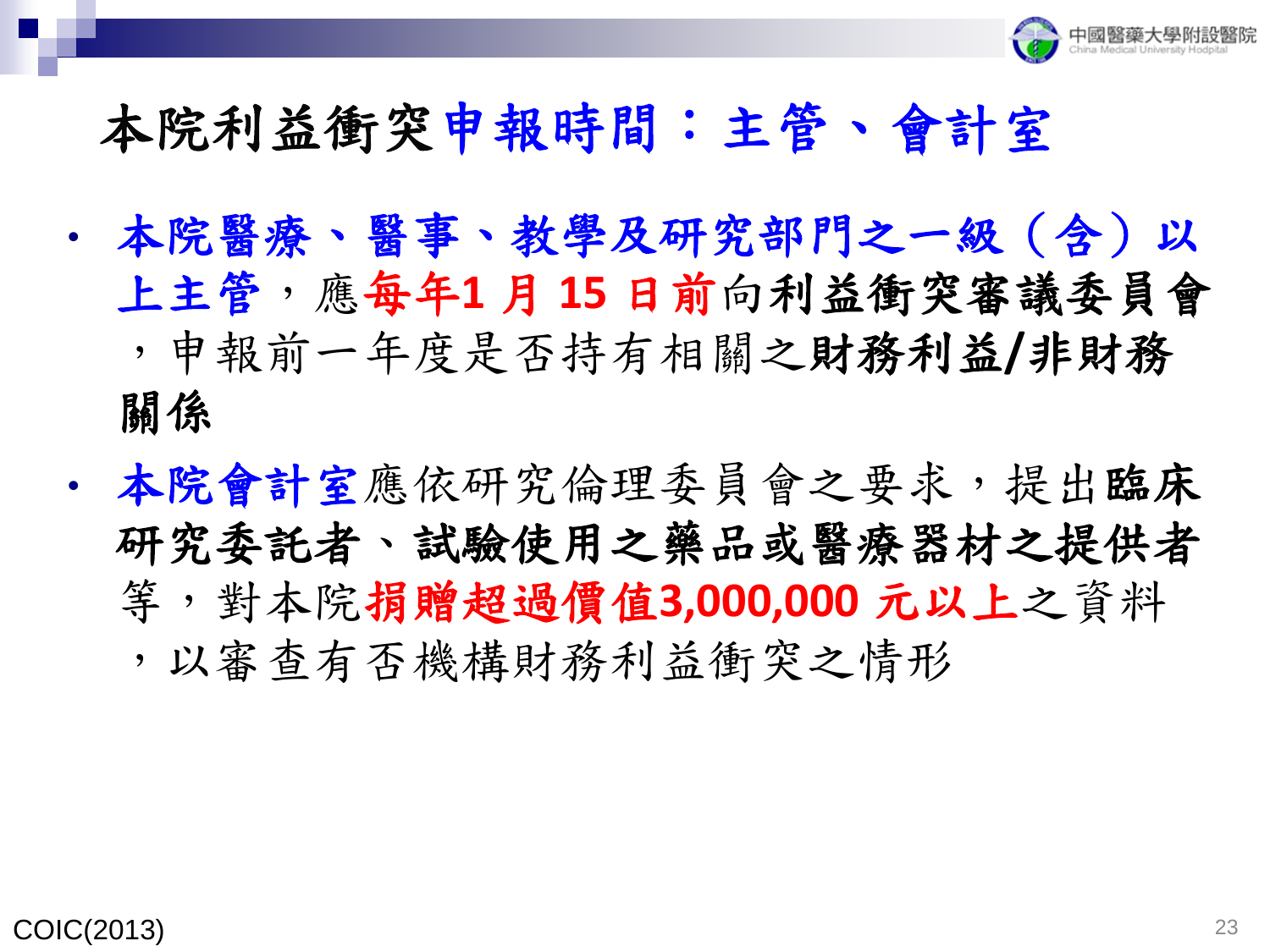

#### 須申報之顯著財務利益

- 於申報前**12**個月期間,自本臨床研究相關之單一臨 床研究委託者及其相關實體所收受之報酬(如顧問 費、演講費、出席費、與臨床研究相關且可能受研 究結果所影響的金錢補助等)、捐贈、禮品及其他 具金錢價值之給付,合計達 **150,000** 元以上者
- · 於申報時,對臨床研究計畫委託者之資產持股利益 (如股份、股票選擇權或其他與臨床研究相關且可 能受研究結果所影響的所有權利益等)達資本額 **5%**以上者或參考公開市場價值超過 **150,000** 元
- 研究人員為該臨床研究所使用之專利或著作之所有 權人或對臨床研究所使用之專利或著作獲有授權金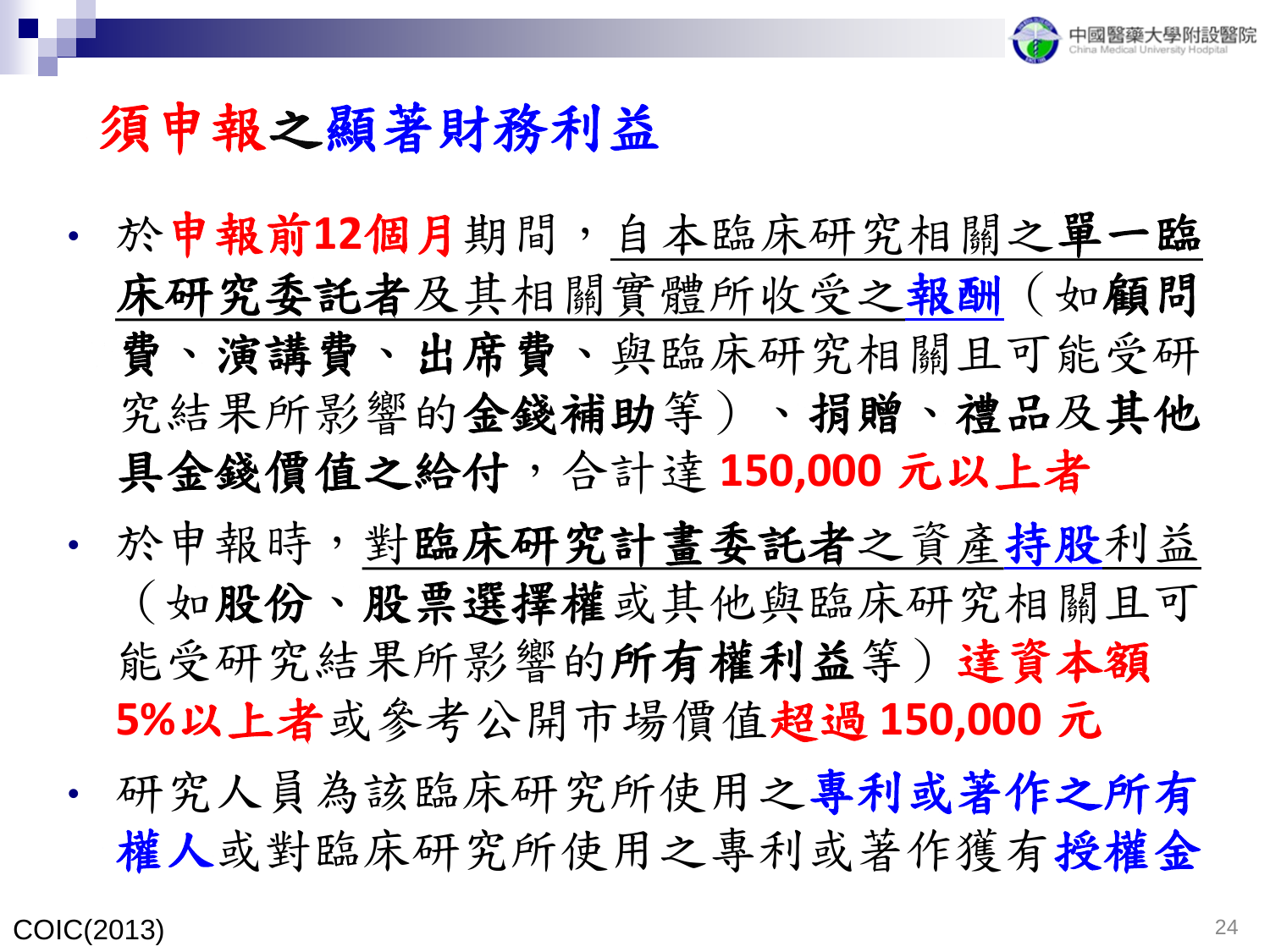

#### 須申報之顯著財務利益

- ➢ 計畫主持人於提出臨床研究計畫書時,應申報是否 本院對該研究計畫案持有下列各款之財務利益:
- 本院為該臨床研究所使用之專利或著作之所有權
- 本院對該臨床研究所使用之專利、著作或技術,獲 有智慧財產權授權金或技術移轉等利益
- 本院醫療、醫事、教學及研究部門之一級(含)以 上主管,為該臨床研究計畫所使用之專利或著作之 所有權人或獲有智慧財產權授權金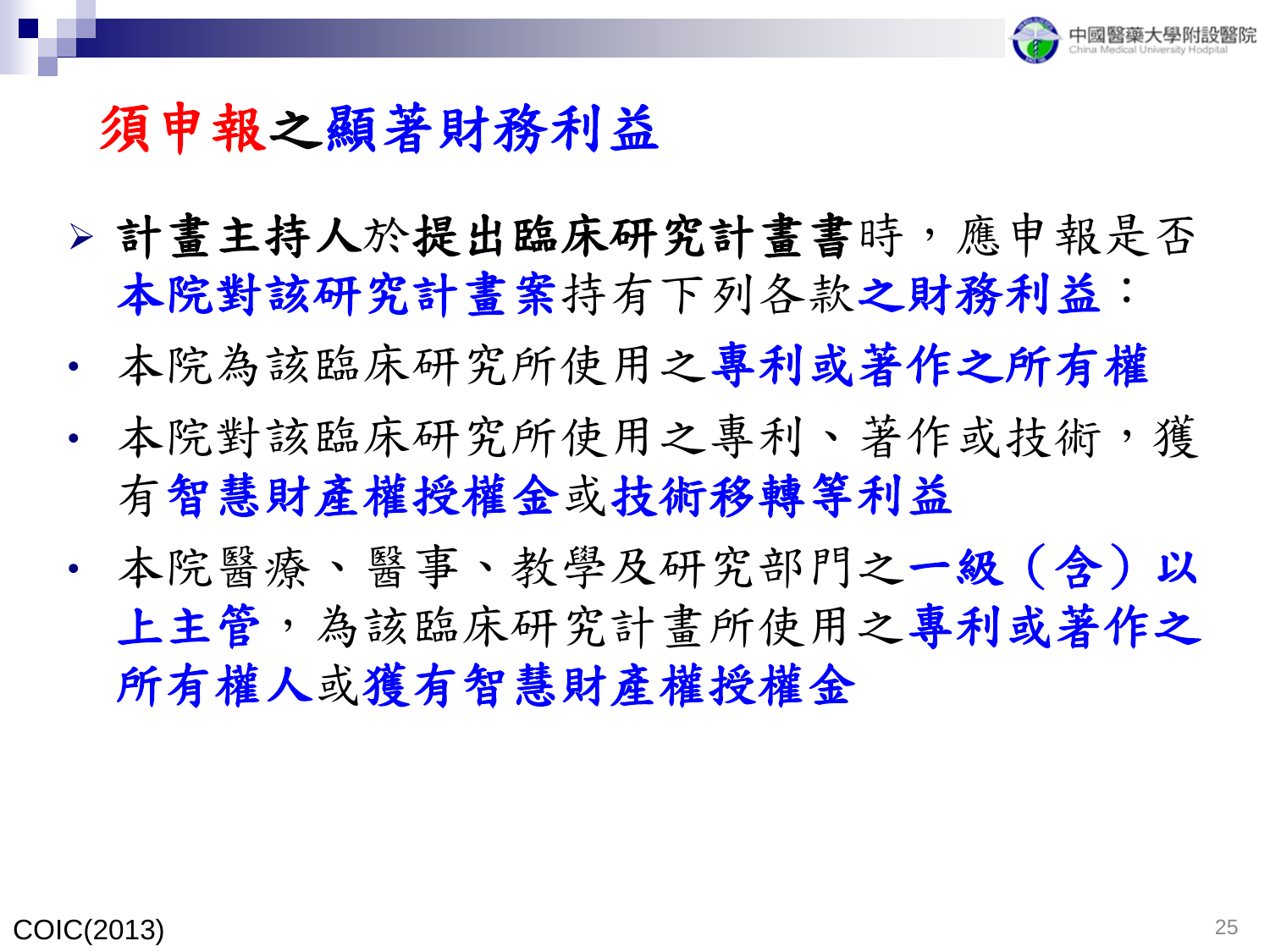

#### 須申報之可能構成利益衝突之非財務關係

- 研究人員**/**主管或其配偶擔任本計畫之臨床研究委 託者及其相關實體之不支酬主管職或顧問
- 本研究納入研究人員**/**主管的直屬部屬、助理或學 生做為研究的對象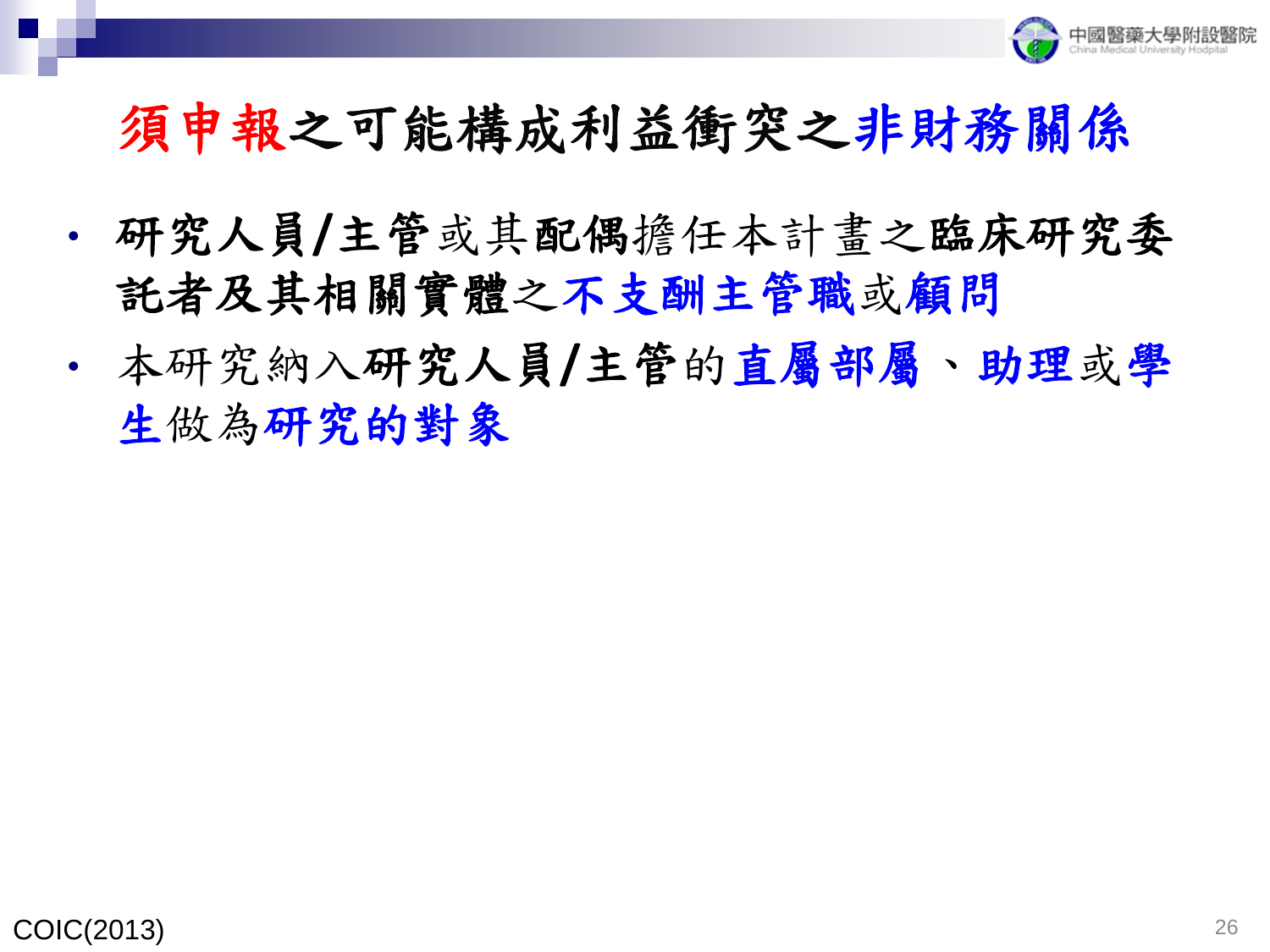

#### 利益衝突委員會考量重點

- ➢利益衝突審議委員會依據以下考量,決議是否有利益衝 突,並做相關處置建議並通報研究倫理委員會,包括:
- 研究的學術價值
- 研究對受試者可能產生的風險性有多大
- 所持有之財務利益的種類以及金額或非財務關係之性質
- 財務利益/非財務關係是否會影響該臨床研究的執行與其 結果,或該臨床研究可能影響財務利益所得/非財務關係
- 涉及利益衝突的人員或中國醫藥大學附設醫院本身,是 否具有獨特的能力、經驗、設備等背景,是執行該臨床 研究之不二人選
- 持有顯著財務利益/非財務關係的主管之職權與此臨床研 究及相關研究人員的關係

COIC(2013)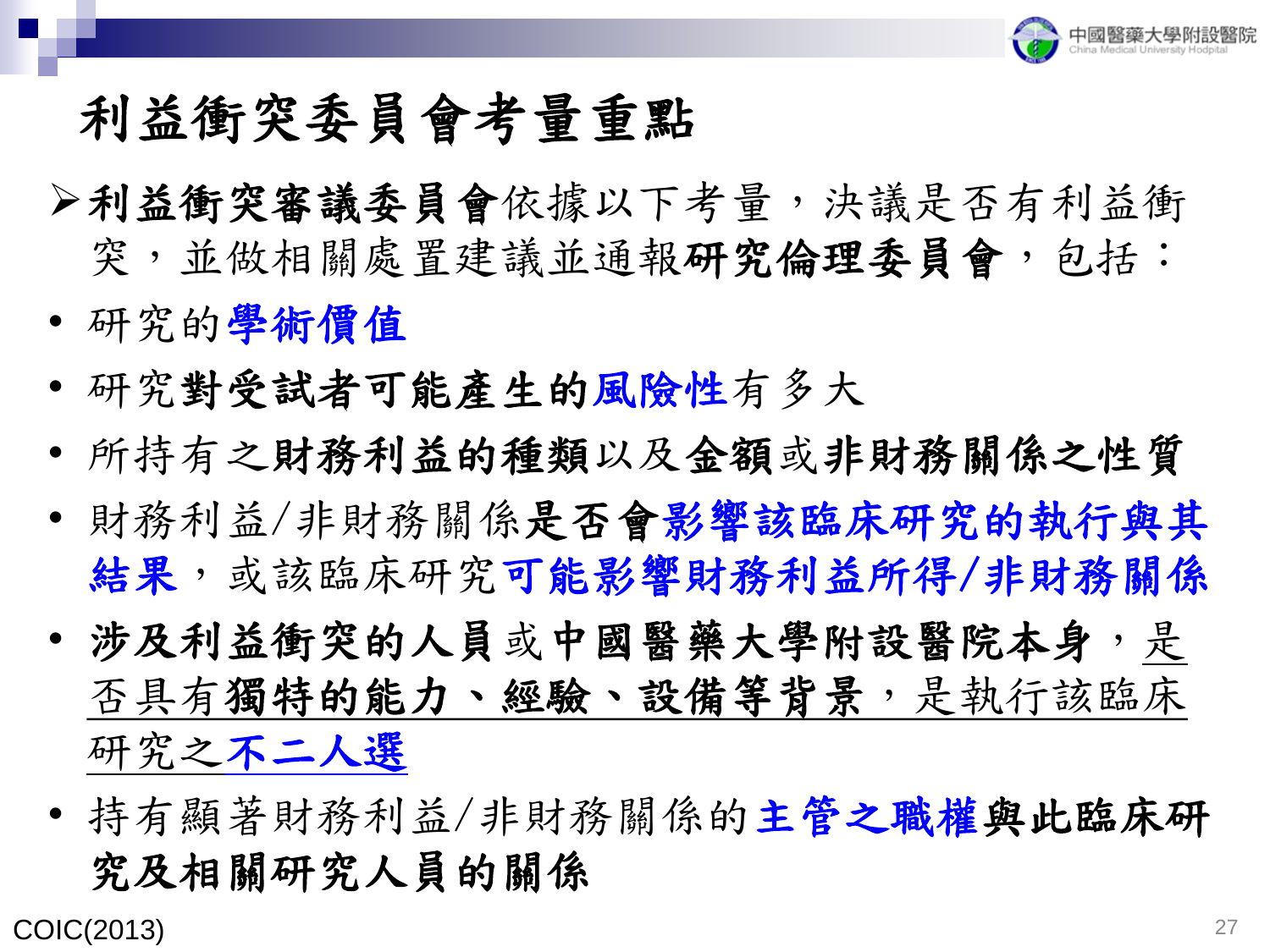

#### 利益衝突委員會可能的處置建議

- 解除所有的顯著財務利益/非財務關係
- 公開揭露所持有之顯著財務利益/非財務關係
- 設置獨立之資料安全監督機制
- 涉及利益衝突的人員迴避部分的研究, 例如計畫主持 人避免執行取得受試者同意或是資料分析等工作
- 涉及利益衝突的主管迴避行使職權督導該研究計畫之 執行以及其相關研究人員
- 每年向利益衝突審議委員會報告,是否遵循建議,迴 避或減免利益衝突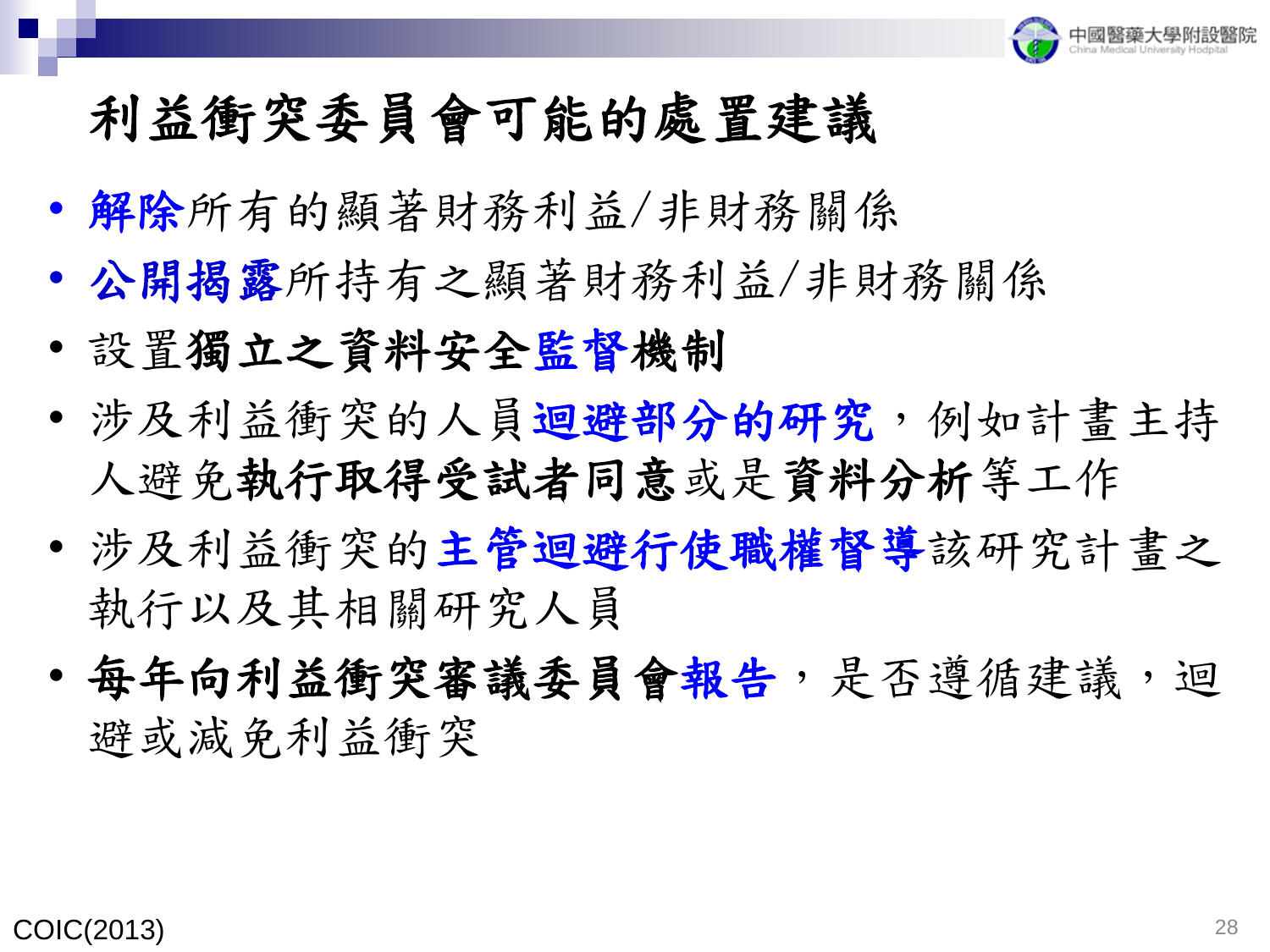

#### 決定是否通過研究計畫

- 涉及潛在利益衝突的人員需於收到研究倫理委員會的 審查結果之後兩週內回覆,說明是否依建議迴避、減 免或解除潛在的利益衝突
- 利益衝突審議委員會審議涉及利益衝突的人員之回覆, 並將審議結果通報研究倫理委員會,研究倫理委員會 決定是否通過
- 研究倫理委員會參考利益衝突審議委員會之決議,決 定是否通過研究計畫/核准研究計畫繼續執行,並確 認是否符合研究委託機構以及主管機關的通報規定
- 研究倫理委員會於研究計畫審查完成後將結果通知計 畫主持人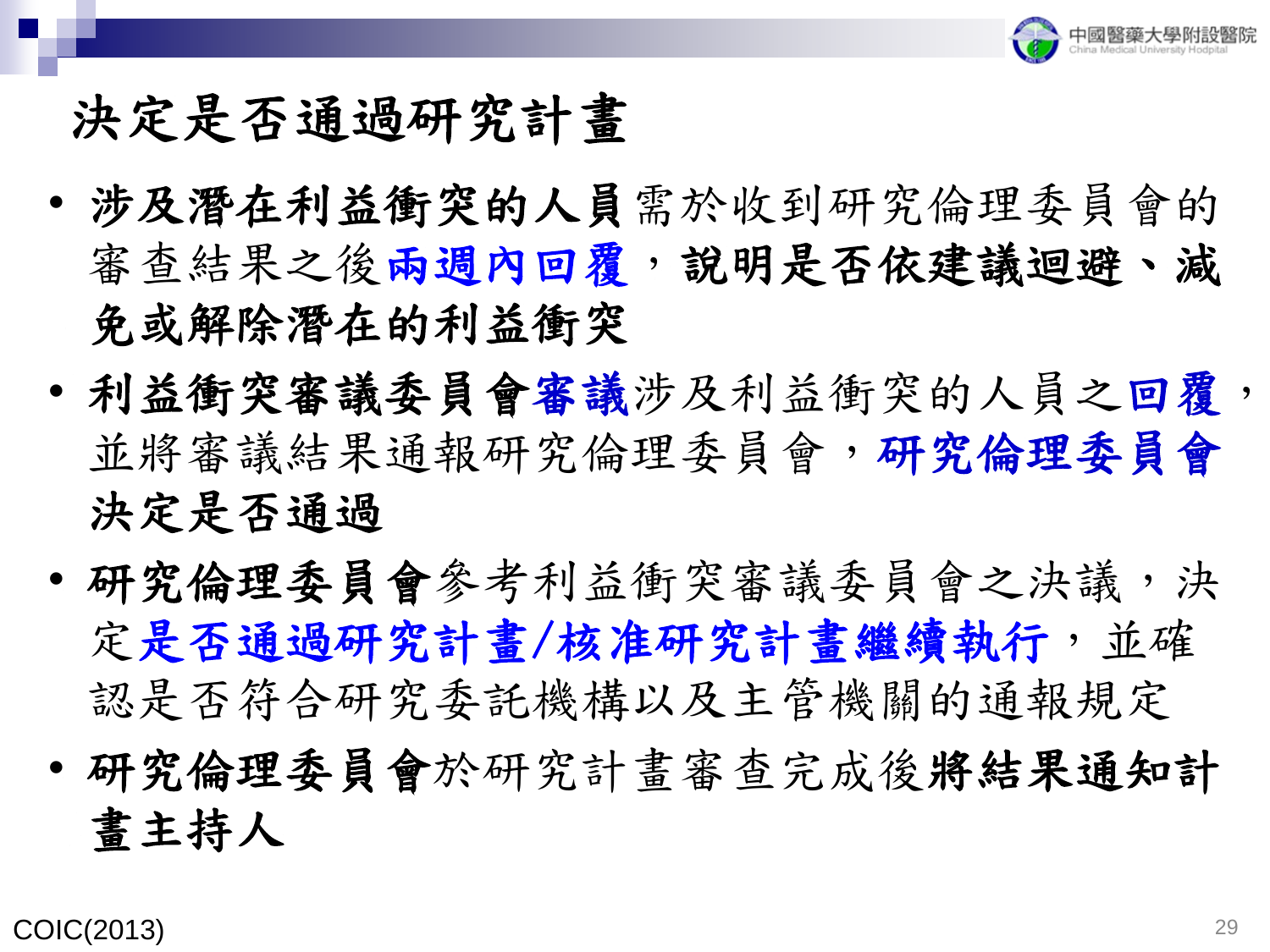

通報院內技轉申請案

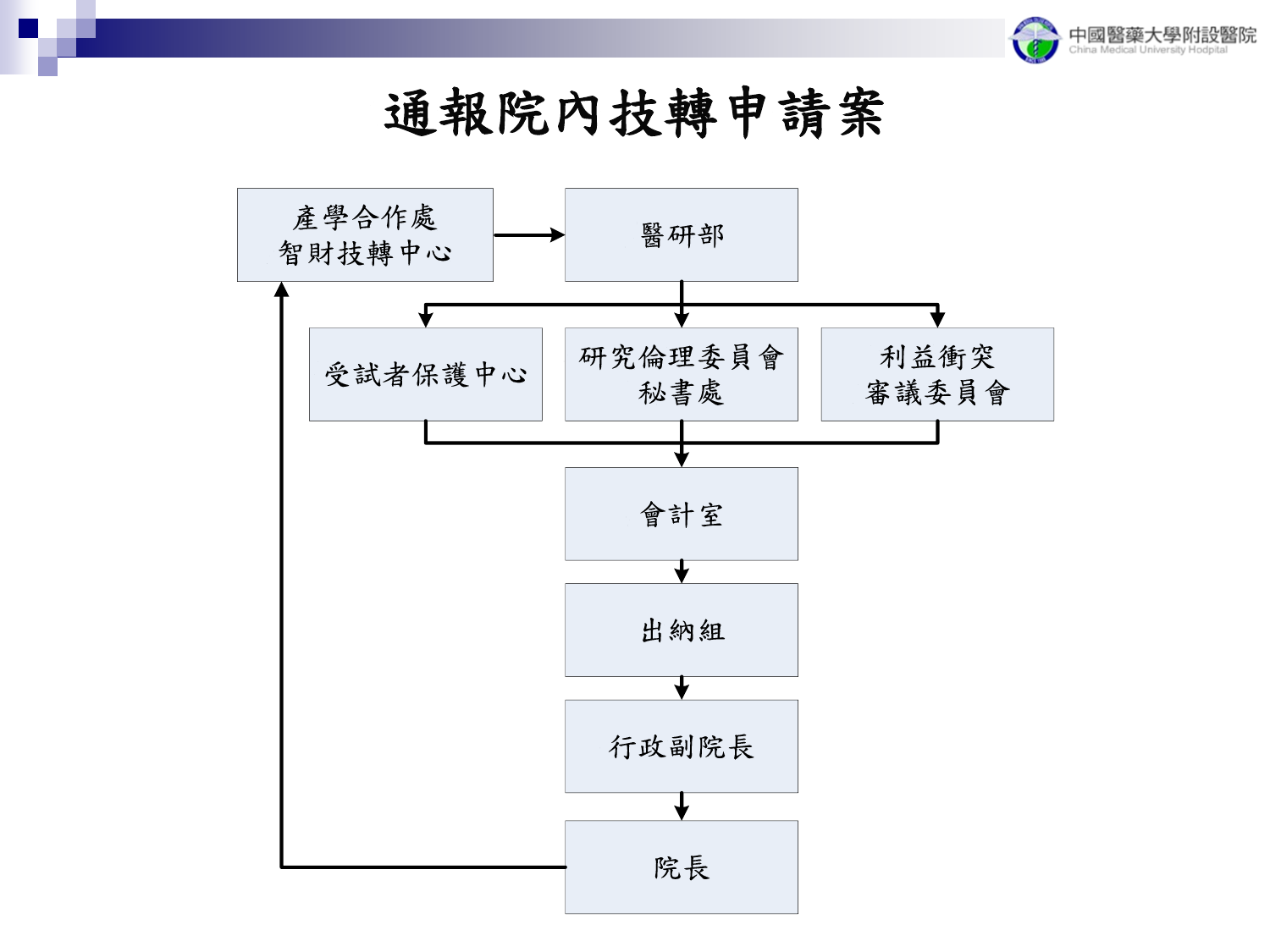

• Dr. Sellers, Assistant Professor of Medicine in the Hematology/Oncology Division at University, is a clinical investigator of ovarian cancer. She discovers **a protein in ovarian cancer cells** and shows that **a monoclonal antibody (MAB)** to it can reduce the progression of cancer in a mouse xenograft model. No biotech company has so far licensed the MAB from University, and the NIH did not fund a proposal for Phase I studies in humans for a possible proof of principle. However, Dr. Sellers is **a very effective "champion" for this technology** and has raised local venture capital money to start a small biotech company to further develop the project.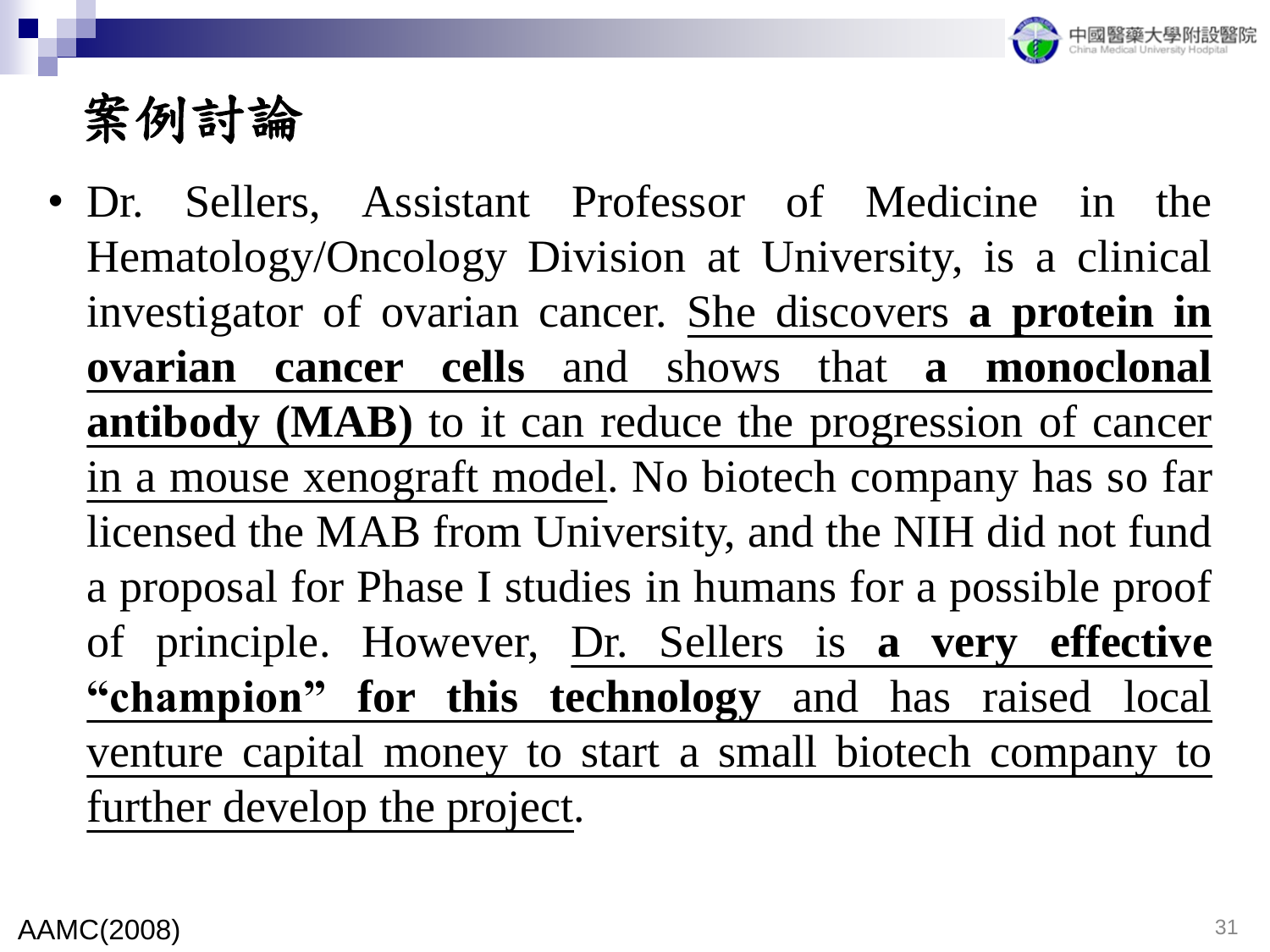

• According to University policy, Dr. Sellers **receives approval to start up the company**, and University **licenses the MAB technology to Dr. Sellers's start-up company**. The company proposes to sponsor a Phase I clinical trial in which Dr. Sellers will inject the MAB into human subjects with ovarian cancer to study the effect of the antibody on the progression of the cancer.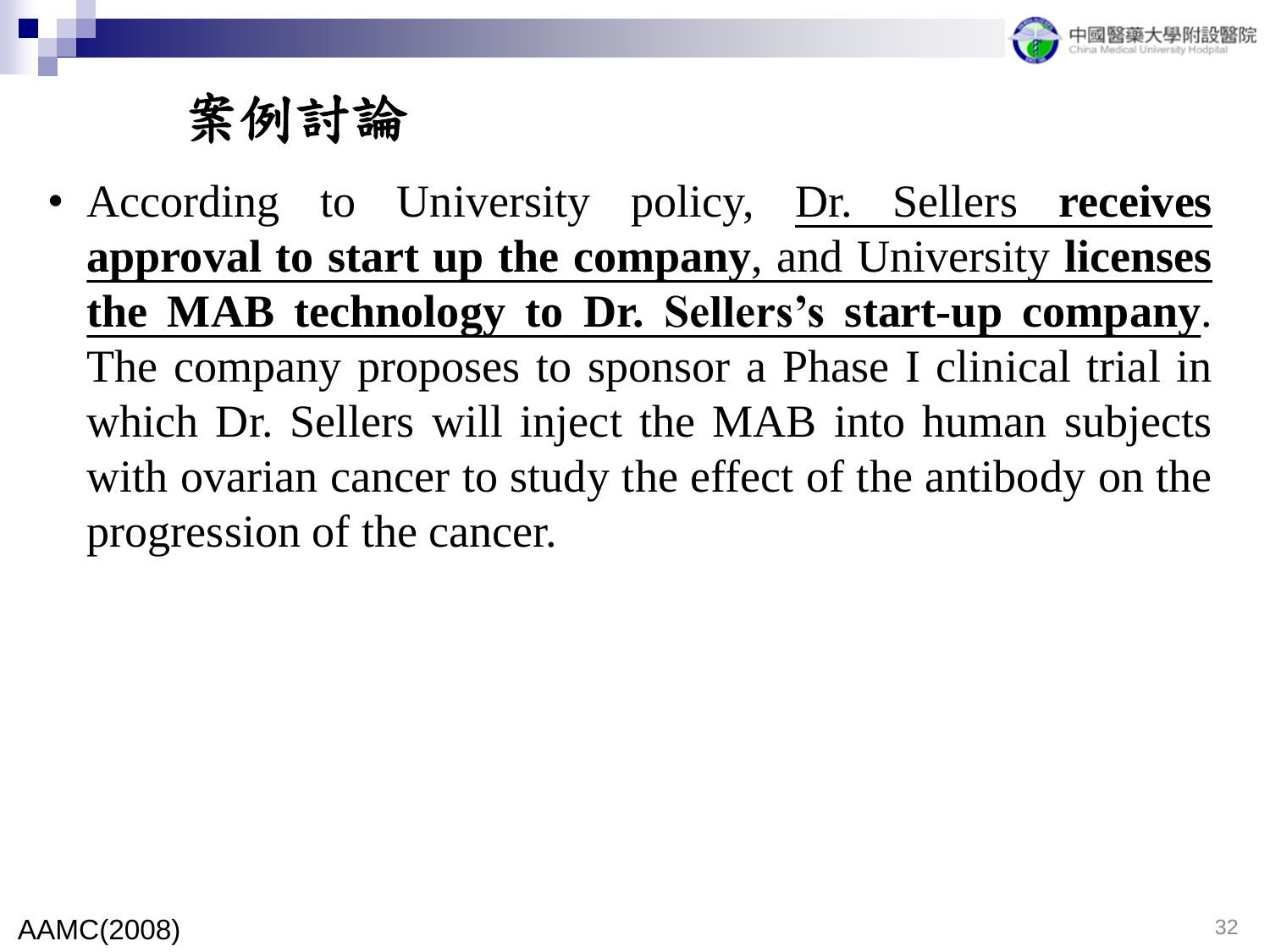

• Appropriately, Dr. Sellers was only minimally involved in the license negotiations between the company and University. Review of the company structure indicates that Dr. Sellers has obtained **100,000 shares of founders stock**. She is not an officer, or a member of the Board of Directors or the Chair of the Scientific Advisory Board of the company. However, she is **a member of its Advisory Board** and she receives **a payment of \$30,000 a year** for her service on it.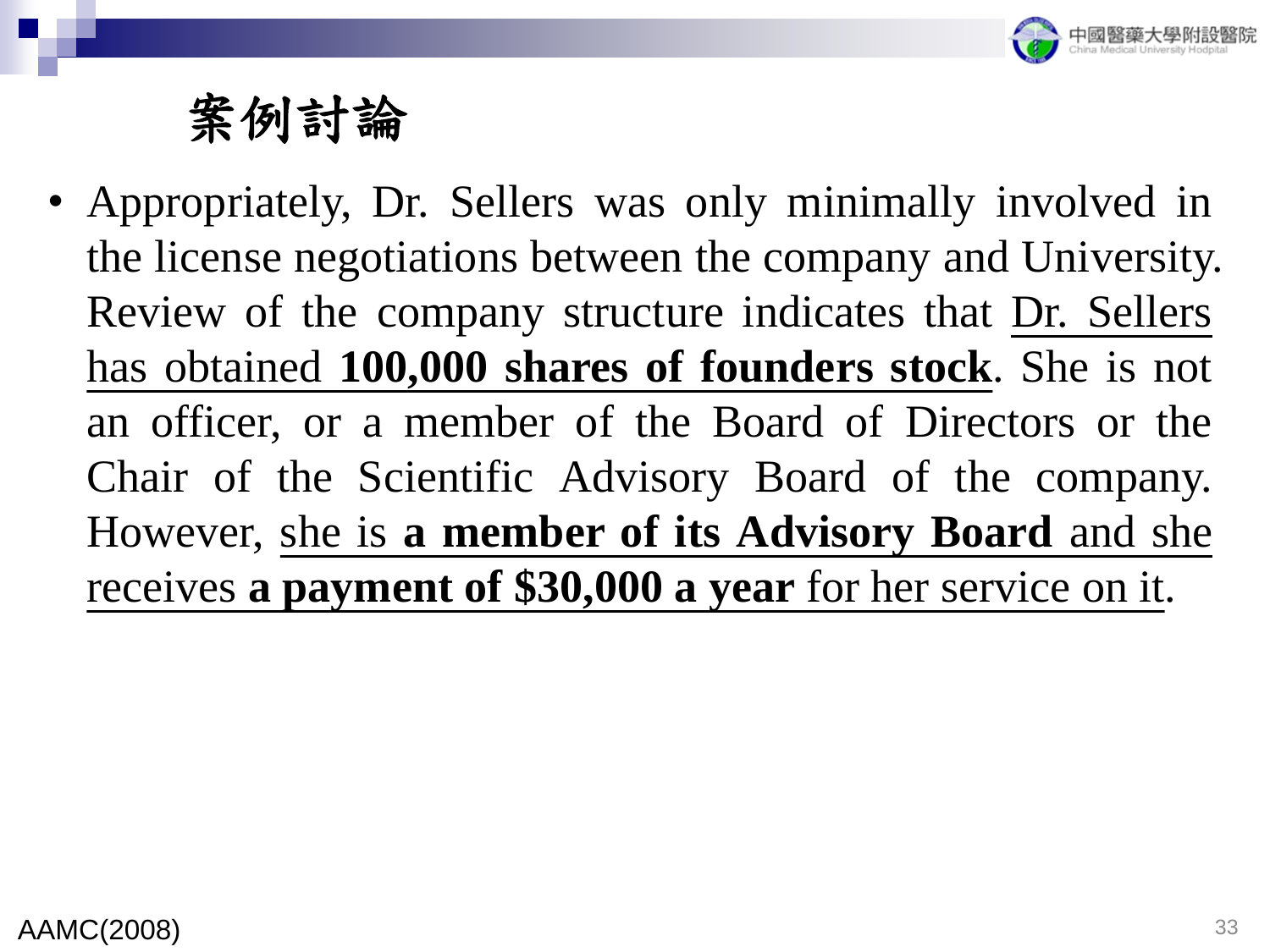

- Does a specific **financial conflict of interest** exist?
- Is there an increased risk to **human subject safety**? Is there an increased risk of **failure to adhere to the inclusion/exclusion criteria of the protocol**? Is there a danger of **over-stating the potential benefits of the MAB** while soliciting consent?
- Should Dr. Sellers **be allowed to conduct this study** in light of her conflict of interest?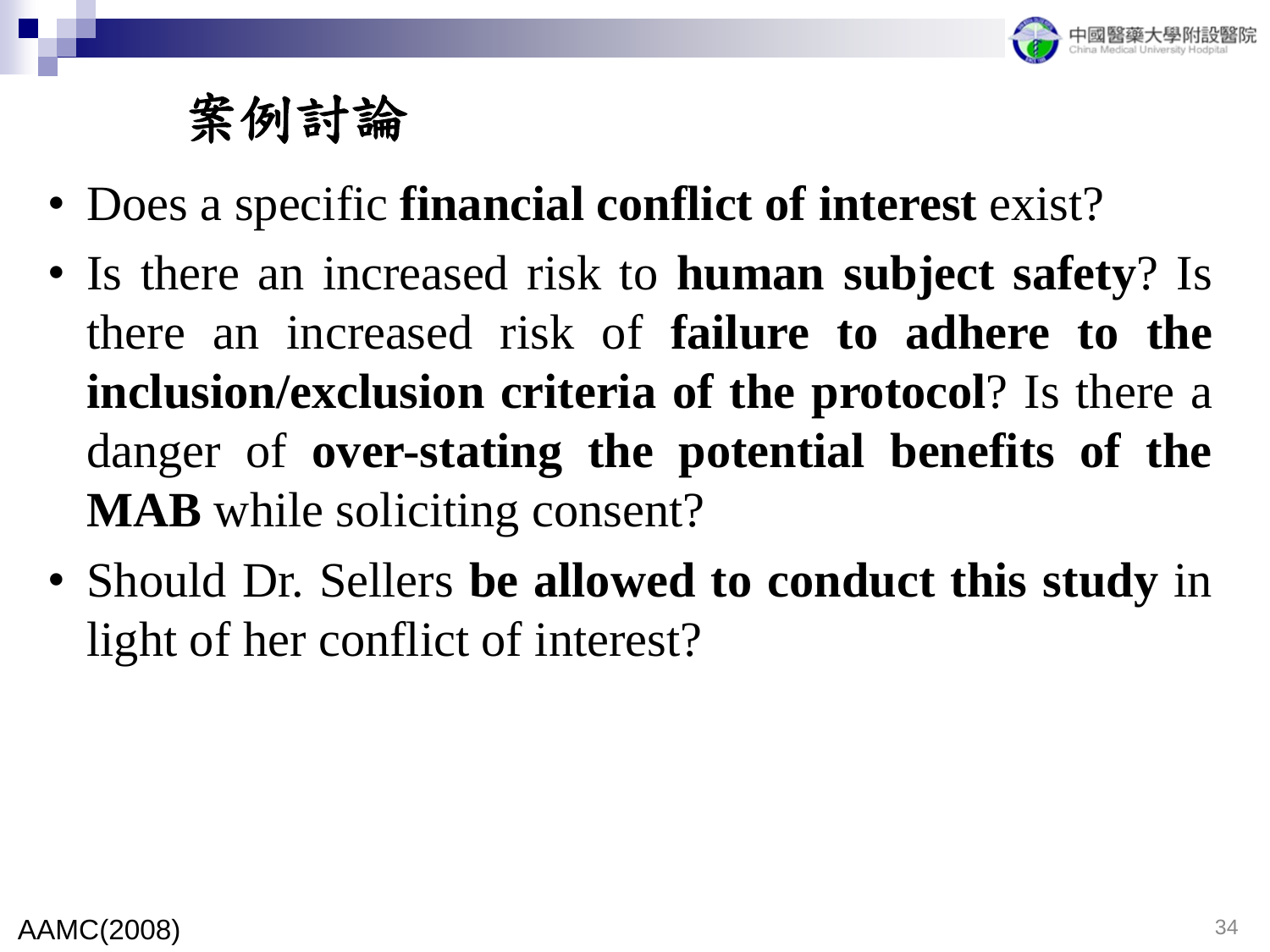

#### **Reference**

- American College of Physician (ACP) (2012). Ethics Manual, 6<sup>th</sup> ed. https://www.acponline.org/clinical[information/ethics-and-professionalism/acp-ethics-manual-sixth-edition-a-comprehensive-medical-ethics](https://www.acponline.org/clinical-information/ethics-and-professionalism/acp-ethics-manual-sixth-edition-a-comprehensive-medical-ethics-resource/acp-ethics-manual-sixth-edition)resource/acp-ethics-manual-sixth-edition
- American Medical Association (AMA) (2018). Code of Medical Ethics: Financing and delivery of health care. <https://www.ama-assn.org/sites/ama-assn.org/files/corp/media-browser/code-of-medical-ethics-chapter-11.pdf>
- Association for the Accreditation of Human Research Protection Programs (AAHRPP) (2018). Evaluation Instrument for Accreditation. [https://admin.aahrpp.org/Website%20Documents/AAHRPP%20Evaluation%20Instrument%20\(2018-10-15\).pdf](https://admin.aahrpp.org/Website%20Documents/AAHRPP%20Evaluation%20Instrument%20(2018-10-15).pdf)
- Association of American Medical Colleges (AAMC) (2008). Protecting Patients, Preserving Integrity, Advancing Health: Accelerating the Implementation of COI Policies in Human Subjects Research. <https://www.aamc.org/download/482216/data/protectingpatients.pdf>
- Kim, Jae Sun (2017). "Legislative Issues in Disclosing Financial Conflicts of Interest to Participants in Biomedical Research: Effectiveness and Methodology." J Korean Med Sci. 32(12): 1910–1916. <https://www.ncbi.nlm.nih.gov/pmc/articles/PMC5680487/>
- Nelson, Daniel K. (2006a). "Conflict of Interest: Researchers," in Elizabeth A. Bankert & Robert J. Amdur, *Institutional Review Board: Management and Function,* 2<sup>nd</sup> ed. London: Jones and Bartlett, pp. 166-72.
- Nelson, Daniel K. (2006b). "Conflict of Interest: Recruitment Incentives," in Elizabeth A. Bankert & Robert J. Amdur, *Institutional Review Board: Management and Function*, 2<sup>nd</sup> ed. London: Jones and Bartlett, pp. 173-6.

<sup>■</sup> 中國醫藥大學附設醫院利益衝突審議委員會 (CMUH COIC) (2013)。**臨床研究利益衝突的審議及處置之標準** 作業程序書。<http://web.cmuh.cmu.edu.tw/2007/IRB/sop/sop-01.pdf>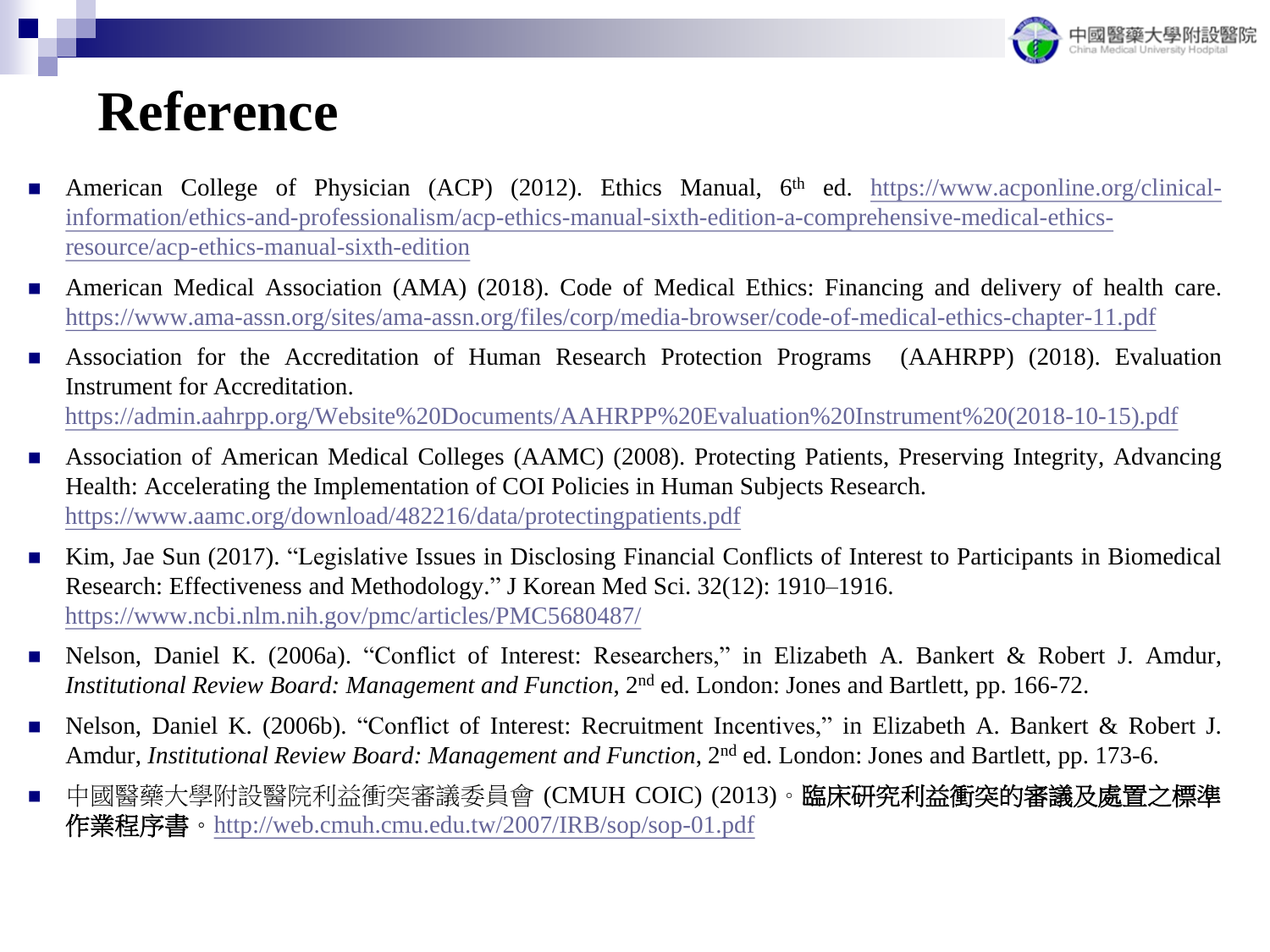

# 本院**HRPP**聯絡窗口

#### 中國醫藥大學附設醫院受試者保護中心

- ➢ 地址:台中市北區育德路 2 號
	- 中國醫藥大學暨附設醫院 行政大樓 4 樓
- ➢ 電話:04-22052121#1941~1942
- ➢ 傳真:04-22071478
- $\triangleright$  E-mail: [A93513@mail.cmuh.org.tw](mailto:A93513@mail.cmuh.org.tw)

#### 中國醫藥大學附設醫院研究倫理委員會

- ➢ 地址:台中市北區育德路 2 號
	- 中國醫藥大學暨附設醫院行政大樓 4 樓
- ➢ 電話:04-22052121#1923~1927、1929
- ➢ 傳真:04-22071478
- ➢ E-mail:[irb@mail.cmuh.org.tw](mailto:irb@mail.cmuh.org.tw)